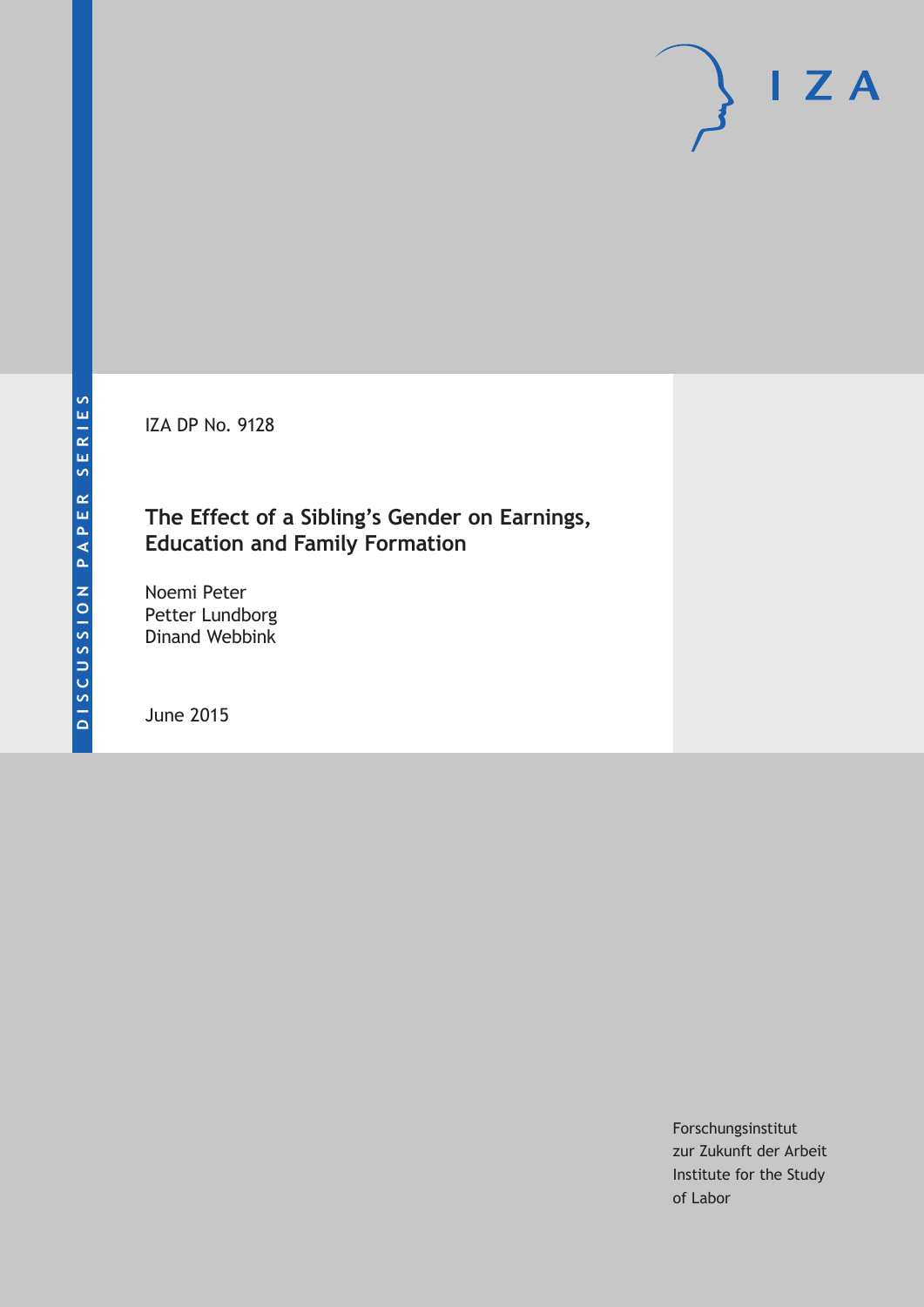# **The Effect of a Sibling's Gender on Earnings, Education and Family Formation**

#### **Noemi Peter**

*University of Bern*

#### **Petter Lundborg**

*Lund University and IZA*

#### **Dinand Webbink**

*Erasmus University Rotterdam, Tinbergen Institute and IZA*

#### Discussion Paper No. 9128 June 2015

IZA

P.O. Box 7240 53072 Bonn **Germany** 

Phone: +49-228-3894-0 Fax: +49-228-3894-180 E-mail: iza@iza.org

Any opinions expressed here are those of the author(s) and not those of IZA. Research published in this series may include views on policy, but the institute itself takes no institutional policy positions. The IZA research network is committed to the IZA Guiding Principles of Research Integrity.

The Institute for the Study of Labor (IZA) in Bonn is a local and virtual international research center and a place of communication between science, politics and business. IZA is an independent nonprofit organization supported by Deutsche Post Foundation. The center is associated with the University of Bonn and offers a stimulating research environment through its international network, workshops and conferences, data service, project support, research visits and doctoral program. IZA engages in (i) original and internationally competitive research in all fields of labor economics, (ii) development of policy concepts, and (iii) dissemination of research results and concepts to the interested public.

<span id="page-1-0"></span>IZA Discussion Papers often represent preliminary work and are circulated to encourage discussion. Citation of such a paper should account for its provisional character. A revised version may be available directly from the author.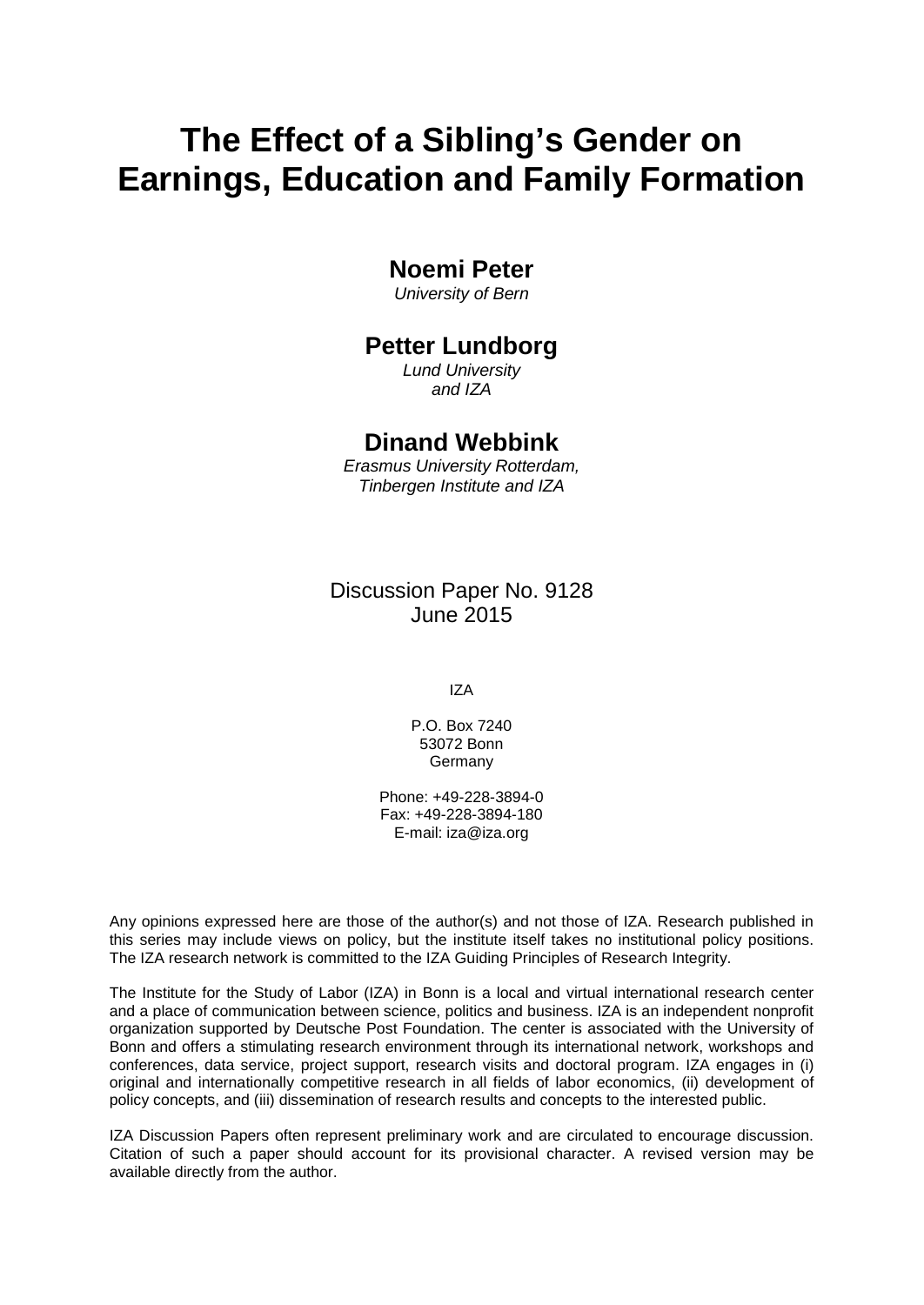IZA Discussion Paper No. 9128 June 2015

## **ABSTRACT**

## **The Effect of a Sibling's Gender on Earnings, Education and Family Formation[\\*](#page-1-0)**

We examine how the gender of a sibling affects earnings, education and family formation. Identification is complicated by parental preferences: if parents prefer certain sex compositions over others, children's gender affects not only the outcomes of other children but also the very existence of potential additional children. We address this problem by looking at dizygotic twins. In these cases, the two children are born at the same time, so parents cannot make decisions about one twin based on the gender of the other twin. We find that the gender of the sibling influences both men and women, but in a different way. Men with brothers earn more and are more likely to get married and have children than men with sisters. Women with sisters obtain lower education and give birth earlier than women with brothers. Our analysis shows that the family size channel cannot explain the findings. Instead, the most likely explanation is that siblings affect each other via various social mechanisms.

JEL Classification: J00, J24, J16

Keywords: sibling gender, sex composition, twins, income, schooling, fertility

Corresponding author:

Noemi Peter Universität Bern Forschungsstelle für Bildungsökonomie Schanzeneckstrasse 1 Postfach 8573 CH-3001 Bern **Switzerland** E-mail: [noemi.peter@vwi.unibe.ch](mailto:noemi.peter@vwi.unibe.ch)

We are grateful to Hessel Oosterbeek, Erik Plug, Paul J. Devereux, Zsombor Cseres-Gergely and to seminar participants in Amsterdam, at the 2012 Summer Workshop of the Institute of Economics, Hungarian Academy of Sciences and at the ESPE Annual Conference 2014 for their comments and suggestions.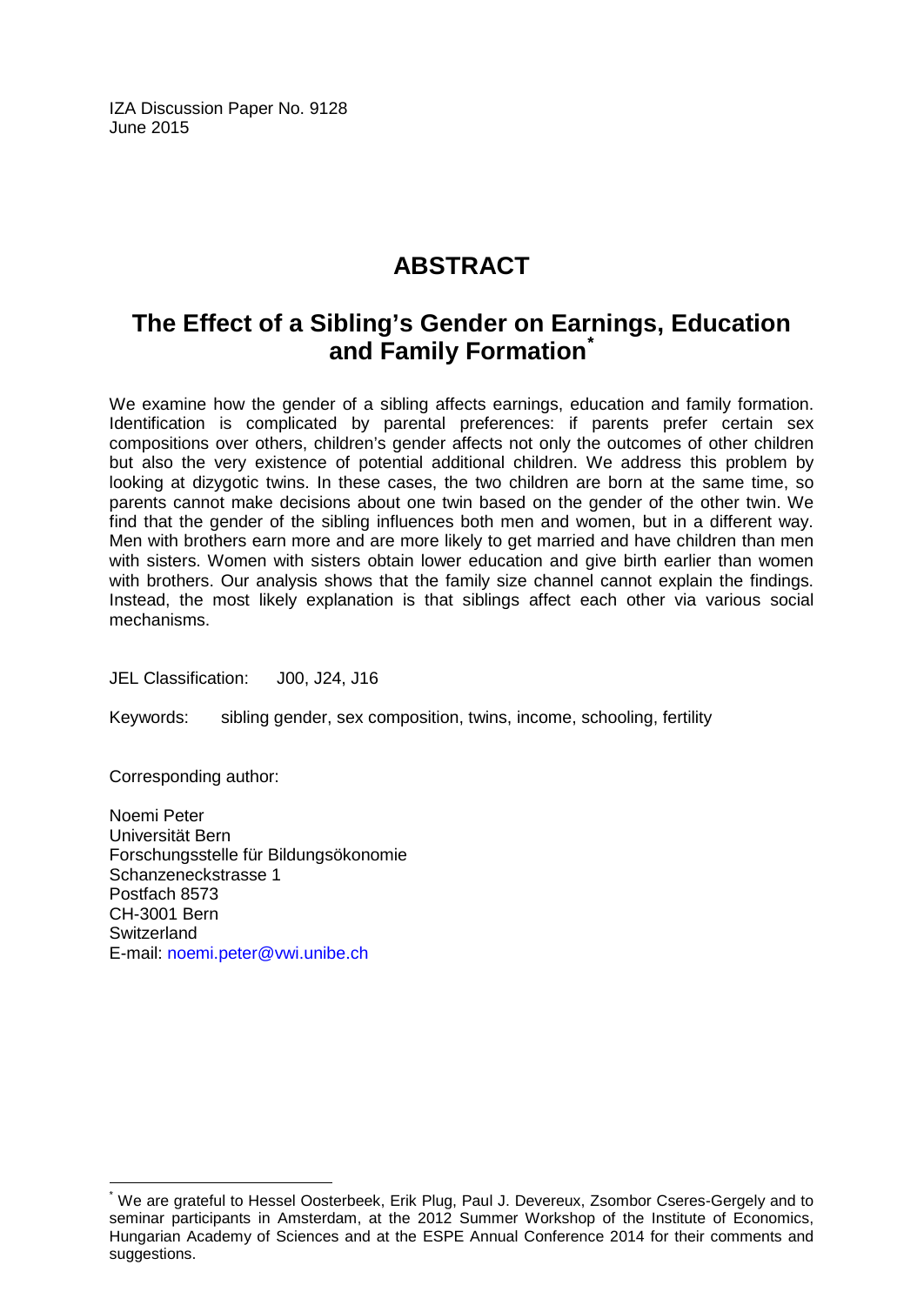### 1 Introduction

Family environment has long been considered to be a determinant of children's long term outcomes (Haveman and Wolfe, 1995). The influence of close family members is of particular interest since they play a significant role in most people's lives. This applies among others to siblings. According to time use surveys, children spend more out-of-school time with their siblings than with anyone else (McHale and Crouter, 1996). Research on sibling relationships shows that siblings provide reference points to each other, both in childhood and in adulthood (Adams, 1999; Keim *et al.*, 2009). While these observations suggest that siblings have a big potential to have an impact, little is known about the effect of their specific characteristics. We try to shed more light on this by studying the role of one particular factor: we examine how the gender of a sibling affects individual's education, earnings and family formation.

We focus on the gender of the sibling because a large literature shows that gender differences are prevalent. Gender differences can be observed in such important areas as family formation, labor market, personality traits and preferences. For example, women marry and have children at a younger age, are less likely to get promotions and earn less than men (Copen *et al.*, 2012; Baizán *et al.*, 2003; Bertrand, 2010). As compared to men, women are also less competitive, more risk averse, less likely to negotiate and more socially minded (Croson and Gneezy, 2009; Bertrand, 2010). In short, males and females are different in many regards, which implies that brothers and sisters are different too. Thus, the gender of the sibling might be one of the factors that matters, especially since the outcome variables that we examine relate to labor market success and family formation.

The first studies on the role of siblings' gender were done by psychologists who wanted to know how it affects child development.<sup>1</sup> The focus has been on the impact of older siblings' gender because older siblings are typically more dominant in sibling relationships (Tucker *et al.*, 2010). The results of this literature indicate spillover effects, as they show that children with (older) sisters are more feminine/less masculine than children with (older) brothers. Economists examined whether there is an impact on educational outcomes. None of the studies found an impact on white men, while results on white women were controversial.<sup>2</sup> Butcher and Case (1994) found that women with any sisters attained lower education than women with only brothers. Their preferred explanation was that the presence of a second daughter changes the reference group for the first: the girls are grouped together and get lower educational standards than boys. However, their results on women could not be replicated by Kaestner (1997) and Hauser and Kuo (1998).

These mixed findings make it difficult to draw conclusions from the previous literature. Further, the above studies controlled for family size, treating it as a fixed variable. However, this assumption was questioned in the seminal paper of Angrist and Evans (1998), which shows that family size

<sup>&</sup>lt;sup>1</sup>The pioneers were Koch (1955) and Brim (1958). See Rust *et al.* (2000) for a review and further analysis.

<sup>&</sup>lt;sup>2</sup>We focus on results on whites from Western countries. For results on other populations, see e.g. Parish and Willis (1993), Morduch (2000) and Chen *et al.* (2013).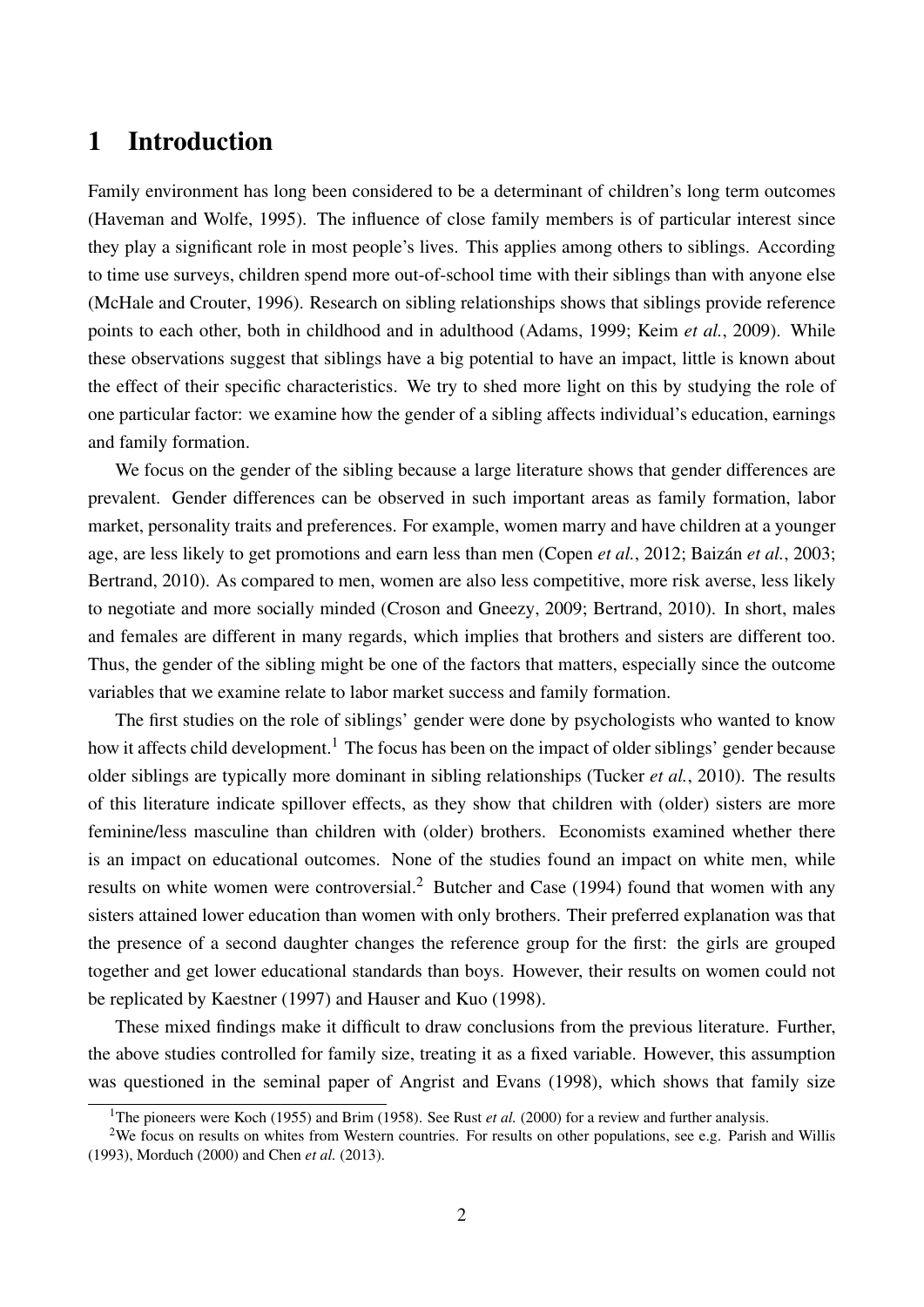depends on children's sex composition. This is because parents may prefer certain sex compositions over others, so the gender of the children affects subsequent fertility decisions. This has two important consequences for empirical identification. First, family size is an outcome variable and therefore controlling for it leads to "bad control bias" (Angrist and Pischke, 2009). Second, a selection bias can arise, irrespective of whether family size is controlled for or not. This is because parental preferences imply that the gender of an earlier born child influences the selection of a potential later born child into the sample. As we show in Section 2, this can lead to biased estimates since parental preferences may affect children's outcomes as well.

We apply an empirical approach that circumvents these problems. Using a sample of dizygotic twins from Sweden, we compare men (women) with co-twin brothers to men (women) with co-twin sisters.<sup>3</sup> We examine whether the gender of the co-twin has an impact on their education, earnings and family formation. Our identification strategy exploits the fact that twins are born at the same time. This implies that there is no selection bias in this setup: parents cannot make decisions about one twin based on the gender of the other twin, given that the twins are born only minutes apart.<sup>4</sup> Family size can still be affected, because parents can choose the number of additional children. We avoid the bad control problem because we do not control for family size but treat it as a potential channel.

It is important that we can distinguish the twins by zygosity. While the sex of dizygotic co-twins is random, the sex of monozygotic twins is always the same as the sex of their co-twin.<sup>5</sup> Thus, if we did not differentiate by zygosity, the coefficient of the co-twin's gender could pick up potential differences between dizygotic and monozygotic twins. We avoid this problem by restricting the sample to dizygotic twins.

While economists have long used twin samples, our approach is different from what is typical in the literature. Most researchers apply twin fixed effects, as they want to exploit that monozygotic twins are very similar to each other. We point out that twins have another advantage. Since they are born at the same time, we can use them to avoid the above-mentioned selection bias. Thus, we exploit twins in a non-traditional way. Related to our paper is a recent study by Gielen *et al.* (2015), who also compare same-sex and opposite-sex twins to each other.<sup>6</sup> However, they cannot differentiate the twins by zygosity and therefore they cannot analyze dizygotic twins separately.<sup>7</sup>

We note that a sibling's gender can have an impact in various ways. Effects can arise via childhood

<sup>&</sup>lt;sup>3</sup>We follow the previous literature and analyze men and women separately.

<sup>4</sup>Selective abortion and IVF techniques were not available in the time period that we examine.

<sup>5</sup>See Section 2 for more details on this issue.

<sup>&</sup>lt;sup>6</sup>Chen *et al.* (2013) is also interested in the impact of siblings's gender, although in a different context (they look at a traditionally pro-male Asian society). After completing the first draft of our paper, we found out that an earlier version of their paper used a twin design similar to ours (Chen *et al.*, 2008). However, they could not differentiate the twins by zygosity. In the later version of their paper (Chen *et al.*, 2013) they do not use the twin design any more but apply a different strategy.

 $<sup>7</sup>$ In addition, their starting point is also quite different. Studies on animals conclusively demonstrate that in some</sup> species, testosterone can transfer between littermates in utero (Ryan and Vandenbergh, 2002). It has been hypothesized that this mechanism may also apply to human twins (Tapp *et al.*, 2011). Based on this hypothesis, Gielen *et al.* (2015) interpret the estimates as the impact of prenatal testosterone. We will discuss this issue in detail in Section 5.3.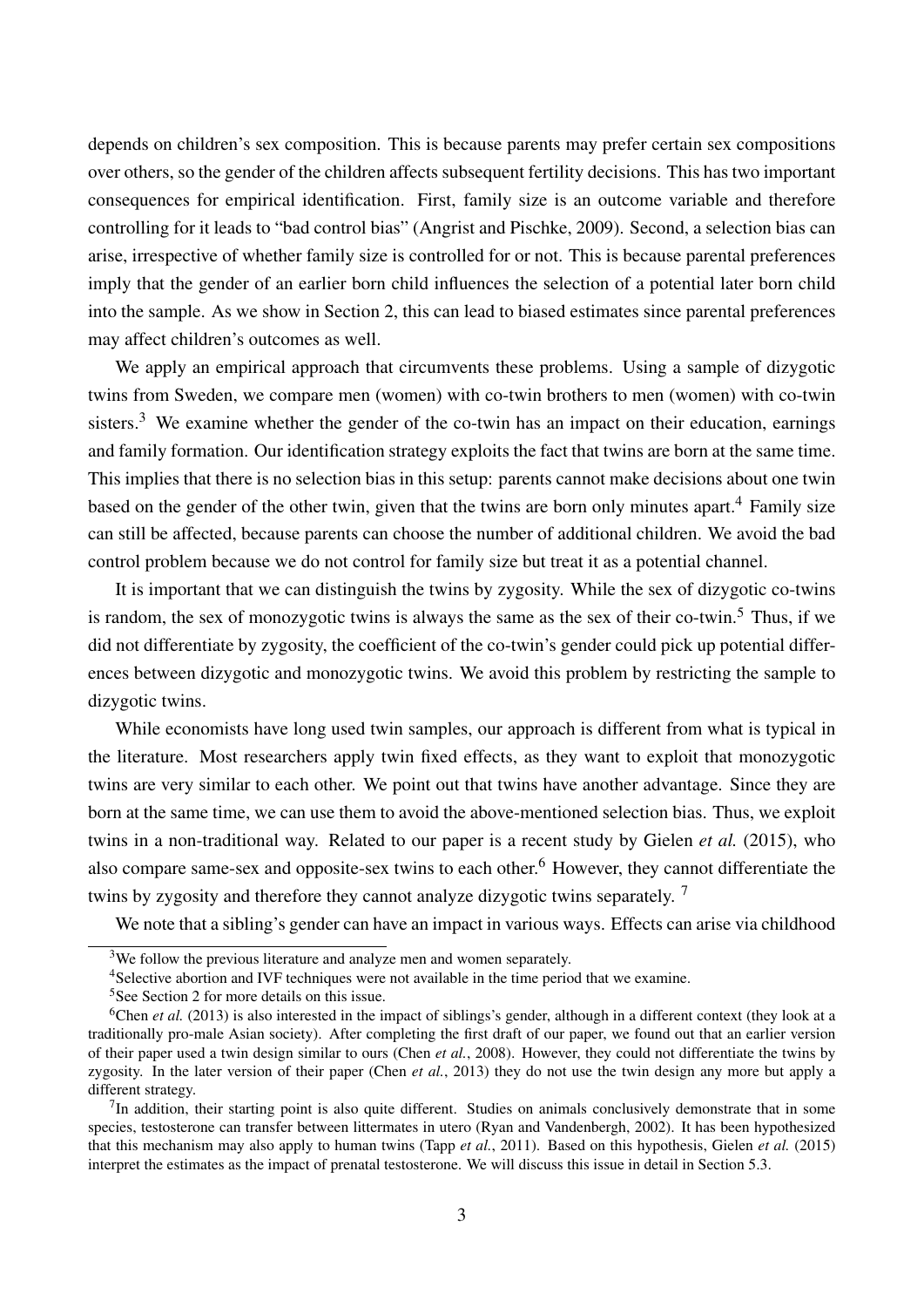spillovers, reference point considerations or specific changes in parental behavior - we will refer to all of these processes collectively as "social mechanisms" (see also Section 5.1). In addition, there could be an impact via the above-mentioned family size channel as well. Thus, a particularly interesting question is whether the estimates are driven by family size or there are other effects over and above that. We address this issue in detail in Section 5.2.

We find that the gender of the co-twin influences both men and women, but in a different way. Men with brothers earn more and are more likely to get married and have children. In case of women, there is an impact on education and age at first birth: women with sisters obtain lower education and give birth earlier. Our analysis reveals that the results can not be explained by the family size channel. Instead, the most likely explanation is that social mechanisms are at work. These mechanisms can operate in case of singletons as well, although their effect might be weaker, especially as far as the influence of younger siblings is concerned.

We contribute to the literature in several ways. We look at a wider range of outcomes than previous studies. We also point out the methodological challenges of empirical identification and offer a solution. As a result, we provide new insights into the impact of siblings' gender. In addition, our paper has important implications for research on other family factors. In particular, children's sex composition is often used as an instrument to identify the impact of family size. We point out several factors that can question the validity of this instrument and therefore suggest to use alternative approaches instead (see Section 5.2).

The paper unfolds as follows. Section 2 explains our empirical approach in more detail and Section 3 describes the data. We present the results in Section 4 and discuss potential explanations in Section 5. Finally, Section 6 concludes.

### 2 Empirical strategy

Several studies show that the gender of current children influences parity progression, that is, the probability of having additional children (see Angrist and Evans, 1998; Black *et al.*, 2005; Conley and Glauber, 2006; Åslund and Grönqvist, 2007; Dahl and Moretti, 2008; Cools and Kaldager Hart, 2015). In developed countries, the most common finding is that parents of two boys or two girls are more likely to have additional children than parents of a boy and a girl. Clearly, this indicates that there are parental preferences for children's sex composition. At the same time, the exact nature of these preferences is less obvious.

For example, the above phenomenon might arise because some families have a preference for gender mix. However, another possibility is that nobody prefers a gender mix, but some families have a preference for boys while others have a preference for girls. According to this explanation, some parents with same-sex kids will proceed to a next child because their first two children are not from the preferred sex. Families with a boy and a girl will not proceed, because they have a child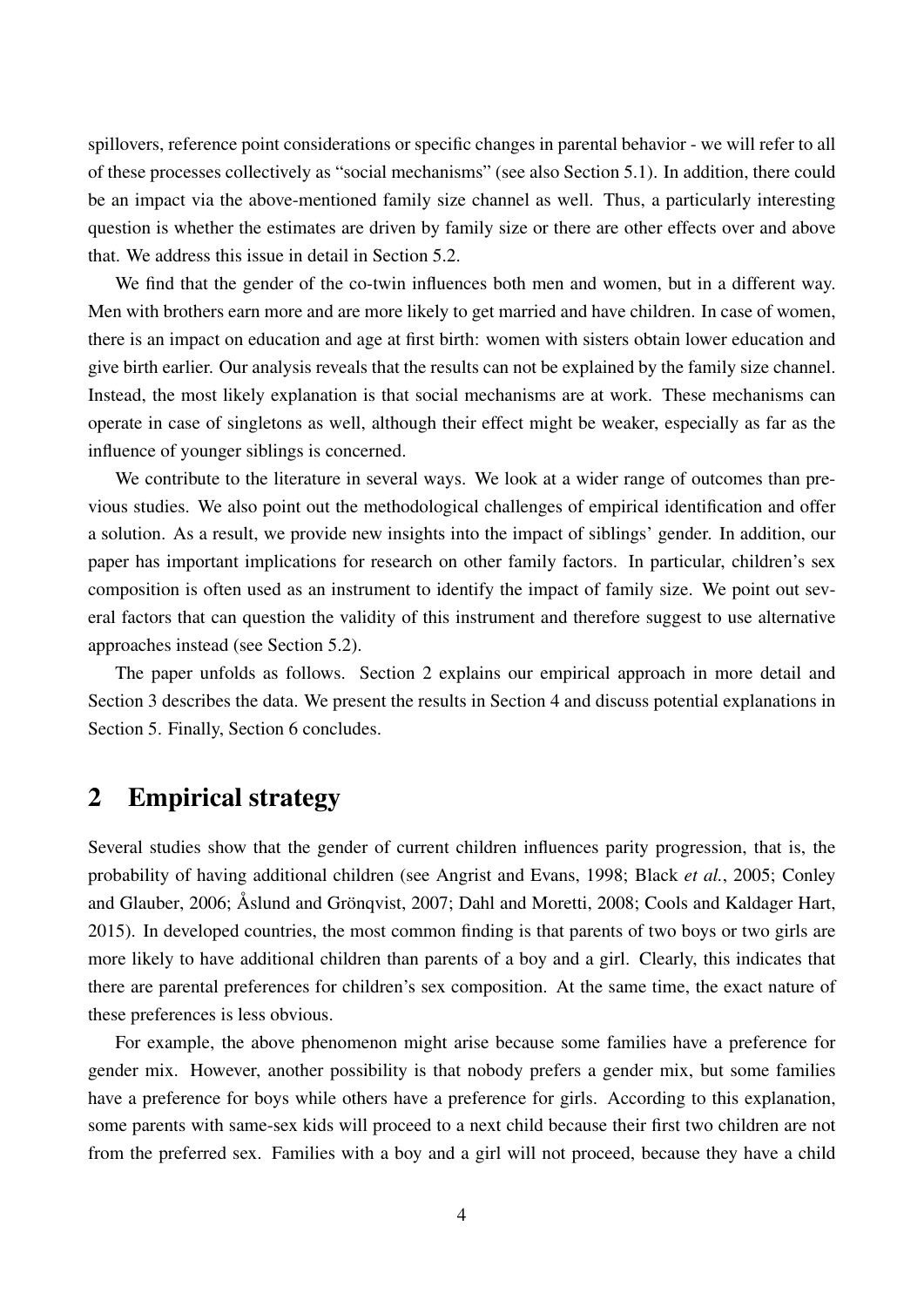from the preferred gender for sure. Note that for this explanation to be true, it is not necessary to observe differential progression after the first child. If the number of boy-preferring families equals the number of girl-preferring families, the same number of families will proceed to a second child after a first-born boy than after a first-born girl.

As this example demonstrates, parental preferences can be of various types and different preferences may cancel each other out in aggregate figures. Therefore parental preferences can always be present, even when there is no difference in parity progression ratios.<sup>8</sup> This means that we should always keep in mind that comparing individuals with an older brother to individuals with an older sister can lead to biased results. This is because families that proceed to a next child after having a boy may have different preferences than families that proceed after a girl. If people with different preferences raise their children differently, the estimates will be biased.

This intuition corresponds to a selection bias problem, as in Heckman (1979). To show this in detail we need to consider a set of equations. We will analyze men and women separately so parameters can be different by gender. Nonetheless, for the ease of exposition we omit subscripts for own gender. We start with the equation for the latent variable  $Y_i^*$ :

$$
Y_i^* = \alpha + \beta^o G_i^o + \gamma X_i + U_i \tag{1}
$$

where  $Y_i^*$  is the outcome of individual *i*,  $G_i^o$  is the gender of the older sibling and  $X_i$  denotes observable exogenous covariates.  $U_i$  consists of other relevant variables with  $E[U_i] = 0$ . Parental preferences are denoted by  $P_i$  and they are included in  $U_i$ . They are relevant because parents with different preferences may raise their children differently. They are unobservable, so they have to be in  $U_i$  instead of  $X_i$ . Nonetheless, this does not bias in the estimation of equation (1) because  $G_i^o$  and  $P_i$  are independent, due to the random assignment of gender.<sup>9</sup>

The problem is that we cannot estimate equation (1) because  $Y_i^*$  is a latent variable. Instead of observing  $Y_i^*$ , we observe

$$
Y_i = \begin{cases} Y_i^* & if & S_i = 1 \\ missing & if & S_i = 0 \end{cases}
$$
 (2)

That is, we observe outcomes for a selected sample: only for those people who were actually born

<sup>8</sup>Parity progression ratios provide one-sided information: they can be used to show that some kind of parental preferences are present, but they cannot be used to prove the absence of all kind of preferences. It is easy to create examples where there is no differential progression at all but parental preferences are still present. For example, suppose that the same number of families prefer boys and girls. In addition, suppose that these families want to have *at most* two kids. It is clear that in this case, there will be no differential progression, neither at parity 1, nor at parity 2, even though parental preferences are present.

<sup>&</sup>lt;sup>9</sup>Medical technologies for sex selection were unavailable in the time period that we examine. As far as natural sex selection is concerned, Wilcox *et al.* (1995) found that the timing of intercourse in relation to ovulation has no significant effect. Similarly, Gray *et al.* (1998) found no evidence for the hypothesis that maternal hormones influence sex selection. All in all, the established view among biologists is that sex is essentially random (Reece *et al.*, 2010, p. 290).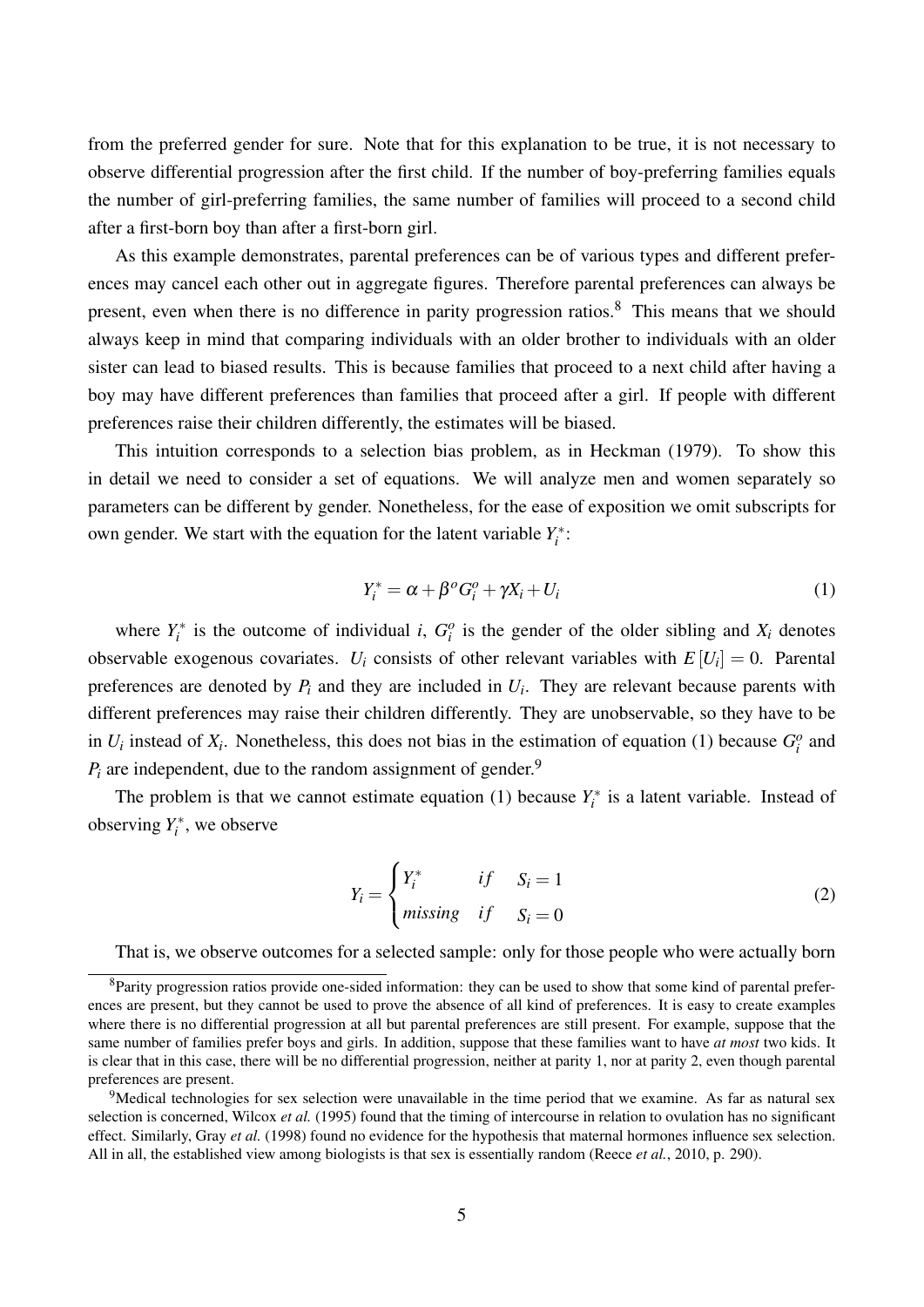$(S<sub>i</sub> = 1)$ . This selection depends on both parental preferences  $(P<sub>i</sub>)$  and the gender of the older child:

$$
S_i = f(P_i, G_i^o) \tag{3}
$$

If we try to estimate the parameters using the selected sample, we need to consider the expected value of  $Y_i$  conditional on  $S_i = 1$ :

$$
E[Y_i|S_i=1, G_i^o, X_i] = \alpha + \beta^o G_i^o + \gamma X_i + E[U_i|S_i=1, G_i^o, X_i] = \alpha + \beta^o G_i^o + \gamma X_i + E[U_i|f(P_i, G_i^o) = 1, G_i^o, X_i]
$$
\n(4)

The last term makes the selection bias visible. We condition on both  $S_i = 1$  and  $G_i^o$ . Since selection depends on both  $P_i$  and  $G_i^o$ , this implicitly defines  $P_i$ : only certain parents will proceed to a next child after they have a girl (boy). Recall that *U<sup>i</sup>* includes *P<sup>i</sup>* because parental preferences may affect how children are raised. This implies that  $E[U_i|f(P_i, G_i^o) = 1, G_i^o = 1, X_i] \neq E[U_i|f(P_i, G_i^o) = 1, G_i^o = 0, X_i]$ , so the estimates suffer from selection bias.

We circumvent this problem by using a sample of dizygotic (DZ) twins. Since twins are born at the same time, parents cannot make decisions about one twin based on the sex of the other twin. This means that there is no selection bias in this setup. Thus, we can estimate the following equation, for men and women separately:

$$
Y_i = \alpha + \beta^{co} G_i^{co} + \gamma X_i + U_i
$$
\n<sup>(5)</sup>

where  $Y_i$  denotes the outcome of twin *i*,  $G_i^{co}$  denotes the gender of the co-twin and  $X_i$  denotes exogenous covariates (birth year fixed effects). We will estimate standard errors such that we allow clustering at the level of the family of origin.

We do not control for family size because that could lead to bad control bias. In principle this means that the estimates have to be interpreted as a total impact that includes the family size channel. Nonetheless, our setting has two important features that make the family size channel less likely to act. First, twins are not necessarily the first children in the family. Therefore their sex might not be so influential, given that family size depends on the sex composition of all existing children. Second, twins already increase family size substantially, so we can expect their sex to have little additional impact. Indeed, in Section 5.2 we analyze family size separately as an outcome and find that the gender of the co-twin has no significant effect on it in our sample. This means that our estimates are not driven by the family size channel. Note that with a different identification strategy this might be more difficult to assess. For example, suppose that one were to analyze whether the gender of younger children affects the outcomes of older children. This empirical approach would also avoid the selection bias, since the gender of younger children cannot affect the existence of older children retroactively. However, in that case it could be more ambiguous whether the estimates reflect anything more than the family size channel.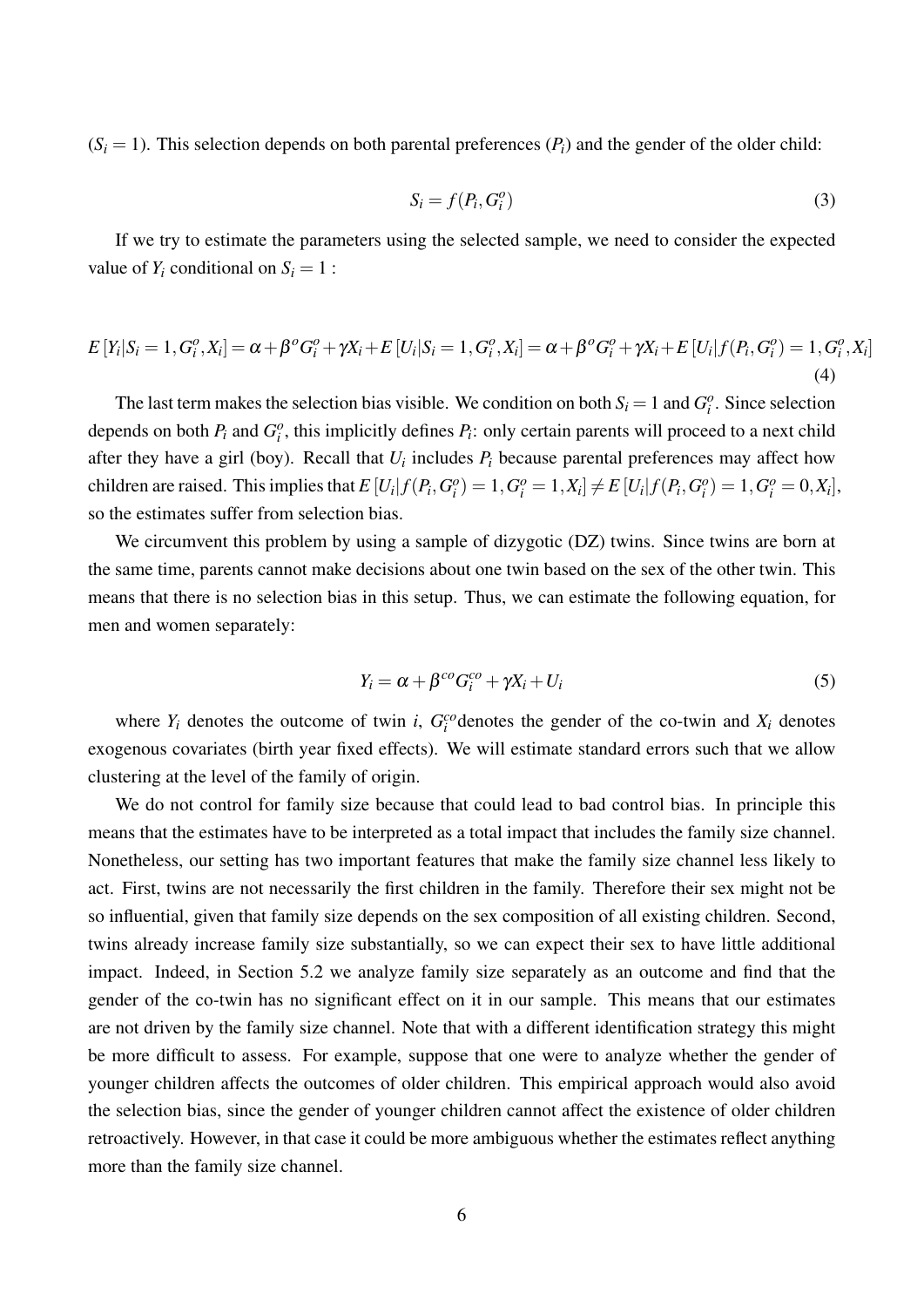We estimate equation (5) under the assumption that the gender of the co-twin is random. This is why we focus on dizygotics only. Just like two singleton siblings, DZ twins result from the separate fertilization of two different ova by two different sperms (Phillips, 1993). Their sex is determined the same way as the sex of singletons: the offspring will be male (female) if the sperm bears a  $Y(X)$ chromosome. Since each ovum is fertilized by a different sperm, the sex of a DZ co-twin is just as random as the sex of a singleton sibling. Thus, the probabilities of dizygotic males and females are thought to be approximately equal, independently of the sex of the other twin.<sup>10</sup> Indeed, the share of same-sex co-twins is fifty percent in our sample of dizygotic twins, for both men and women.

The case of monozygotic (MZ) twins is different because they arise when one zygote splits into two genetically identical units. This implies that MZ twins are all same-sex. Thus, if we did not differentiate by zygosity, differences between opposite-sex and same-sex twins could reflect not only the impact of the sibling's gender, but also the impact of having a genetically identical sibling or other potential differences between monozygotic and dizygotic twins. We circumvent this problem by restricting the main estimation sample to DZ twins.

#### 3 Data

Our data comes from the SALT project (Screening Across the Lifespan Twin Study) of the Swedish Twin Registry (STR) (see Lichtenstein *et al.*, 2002). The aim of the SALT was to survey all Swedish twins born in 1926-1958, irrespective of the sex composition of the twin pair.<sup>11</sup> For these cohorts, the STR had records of every twin birth from the national birth register.<sup>12</sup> They contacted all available twins for a phone interview. The process started with a pilot in 1996-1997 and then full scale data collection took place in 1998-2002. The oldest cohorts were surveyed first, followed by younger cohorts.<sup>13</sup> The interviewers tried to get as many responses as possible; e.g. people were called back

 $10$ This view is so widely accepted that researchers typically calculate the number of dizygotics within the twin population as twice the number of opposite-sex twins (Benirschke *et al.*, 2012). This is the so-called Weinberg's differential rule (WDR). Although James (1979) raised questions about this method, several studies found that it is supported empirically (Vlietinck *et al.*, 1988; Husby *et al.*, 1991; Fellman and Eriksson, 2006). Thus, Elston *et al.* (2002) conclude that this is a reasonable approximation and actual deviations are small.

 $11$ The SALT sample contains twins from cohorts 1886-1925 as well. However, these cohorts were screened only partially; many twins were left out because they did not take part in previous surveys. The early surveys targeted only certain sex compositions (typically same-sex pairs). In turn, the SALT sample contains disproportionately few oppositesex twins from cohorts 1886-1925. We do not use these early cohorts in our research, only the complete cohorts of 1926-1958.

 $12$ This is remarkable as many twin registries have to enroll twins in alternative ways instead. For example, at the start of this project we obtained data from the Australian Twin Registry (ATR). However, it turned out that the ATR used specific advertisements for recruitment so that the sample composition of same-sex and opposite-sex twins was different. After discovering this problem, we abandoned the Australian sample. Nonetheless, it is reassuring that the preliminary results on that sample were quite similar to the results obtained here.

 $13$ Of course "younger" is meant in relative terms; participants are  $41-74$  years old. The STR focused on these ages because they wanted to screen for some diseases. A population above 40 is actually quite fortunate for our purposes, since fertility is typically completed by that age. It could have been a disadvantage for the analysis of income, but as we explain soon, we collected information on income from earlier years as well. Thus, we can look at income in the working ages.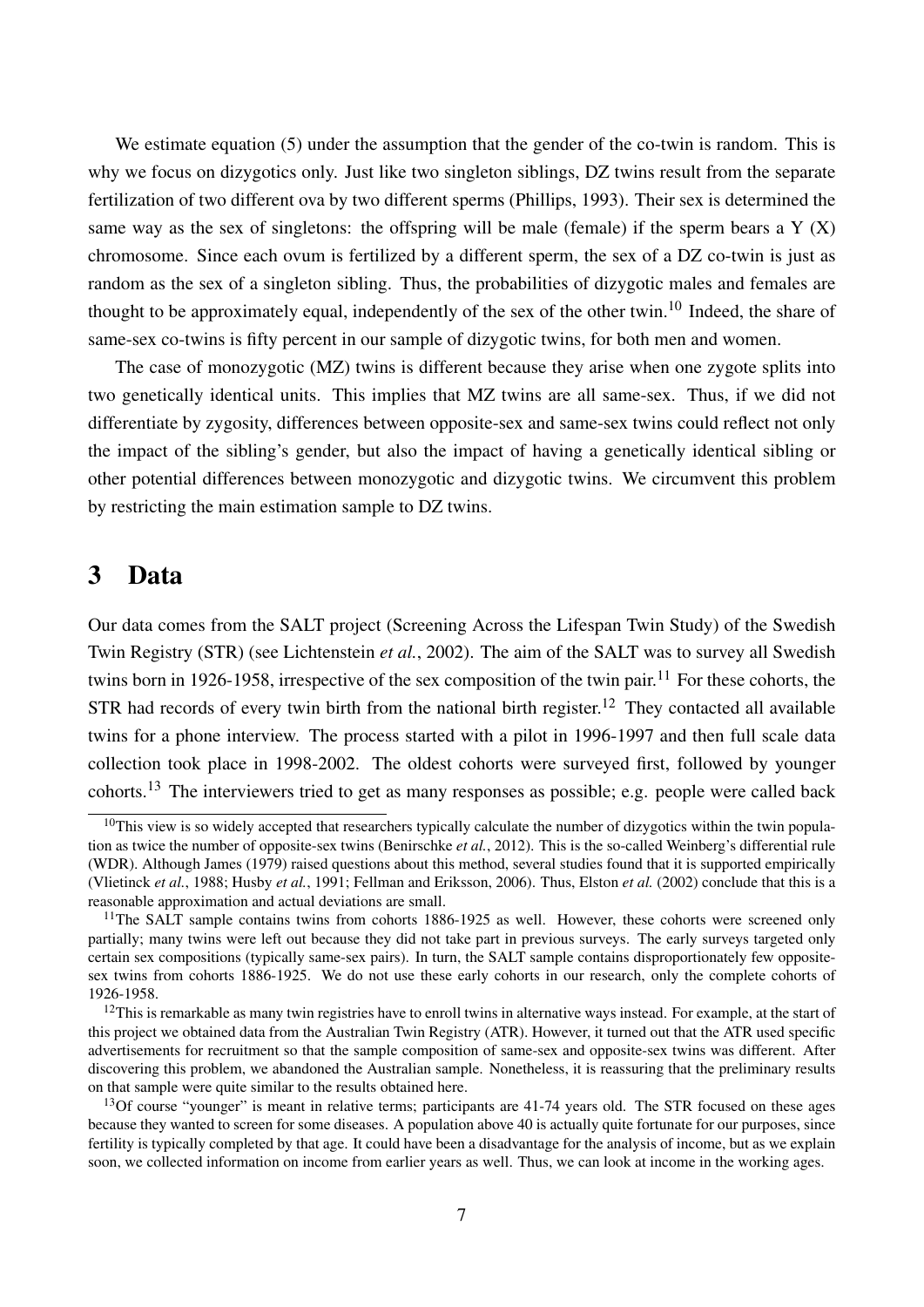at least five times if they were unavailable.

In short, the SALT was a systematic screening of all available twins. Unfortunately, we do not have access to the universe of twins, so we cannot compare respondents to the rest of the twins. However, we know that the response rate was remarkably high: 74 percent. Thus, the STR managed to survey a large sample of the underlying population. Recall that the use of a survey is essential for our purposes: otherwise, we could not differentiate between MZ and DZ twins.

The SALT determines zygosity based on questions about intrapair similarity in childhood. This classification was validated in the pilot: 13 DNA-markers were analyzed in blood samples. Zygosity assignment proved correct in 99% of the cases (see Lichtenstein *et al.*, 2002).

The survey provided information on marital status, children and siblings as well. In case of marriage, we use the dummy "ever married" that takes one if the individual has ever been married or cohabited and zero otherwise. The questions on children and siblings refer to biological children/siblings (other than the co-twin) who are still alive. We look at the number of children to analyze fertility.<sup>14</sup> To analyze timing, we calculate age at first birth from the birth year of children. In addition, we also acquired information on age at menarche (first menstruation) from the survey, to address whether fertility patterns are led by a biological channel.

For the analysis of education and income we obtained registry data. Less than 0.1% of the observations were lost due to the merger with registers. The source of the education data is the education register (utbildningsregistret, UREG). Years of schooling is calculated from obtained degree. The income data comes from the national register on taxable income (IoT, Inkomst- och taxeringsregistret). This is *not* based on individuals' self-reports but on information collected from the employers and other agencies providing taxable benefits. We use records from years 1971-2007 (all converted to 2010 prices).<sup>15</sup> The income variable measures total taxable labor income in the given year: it includes wages, income from self-employment, pensions, sickness benefits and other taxable benefits.<sup>16</sup> From any given year, we use the available income records of those who are aged between 25 and 64 in that year. The main source of income in this age range is typically the labor market.

Since we have income records from many years, we have several observations per person. We

<sup>&</sup>lt;sup>14</sup>We imputed data for childless women. This is because women who never gave birth got 'missing' assigned for the children variables, even though their number of children should be zero. We do not have access to the variable on childbirth so we do not know which observations are truly missing and which ones should be recorded as zero. However, the questions on children follow directly the ones on siblings, so we inferred who could have answered them. In particular, a woman is assumed to have zero children if she answered the question on siblings but not the question on children. Since data on men is complete, we can check the accuracy of our strategy. The results are reassuring: 99.7% of men who answered the question on siblings also answered the question on children.

 $15$ In fact, the income data starts in 1968. However, after inspecting the data, we had concerns about sample selection in the first 3 years. In 1968-1970, 16.24% of the observations are missing, whereas data is almost complete after that period. Therefore we decided to use only the 1971-2007 data in the analysis.

<sup>&</sup>lt;sup>16</sup>Many benefits became taxable in 1974 and therefore they are included in the income measure since then. This means that our variable was somewhat more restrictive in the pre-1974 years. Nonetheless, recent work by Björklund *et al.* (2009) suggests that this is not a major concern, as benefits constitute a very small share of total earnings. In any case, our results remain qualitatively the same if we restrict income data to 1974-2007.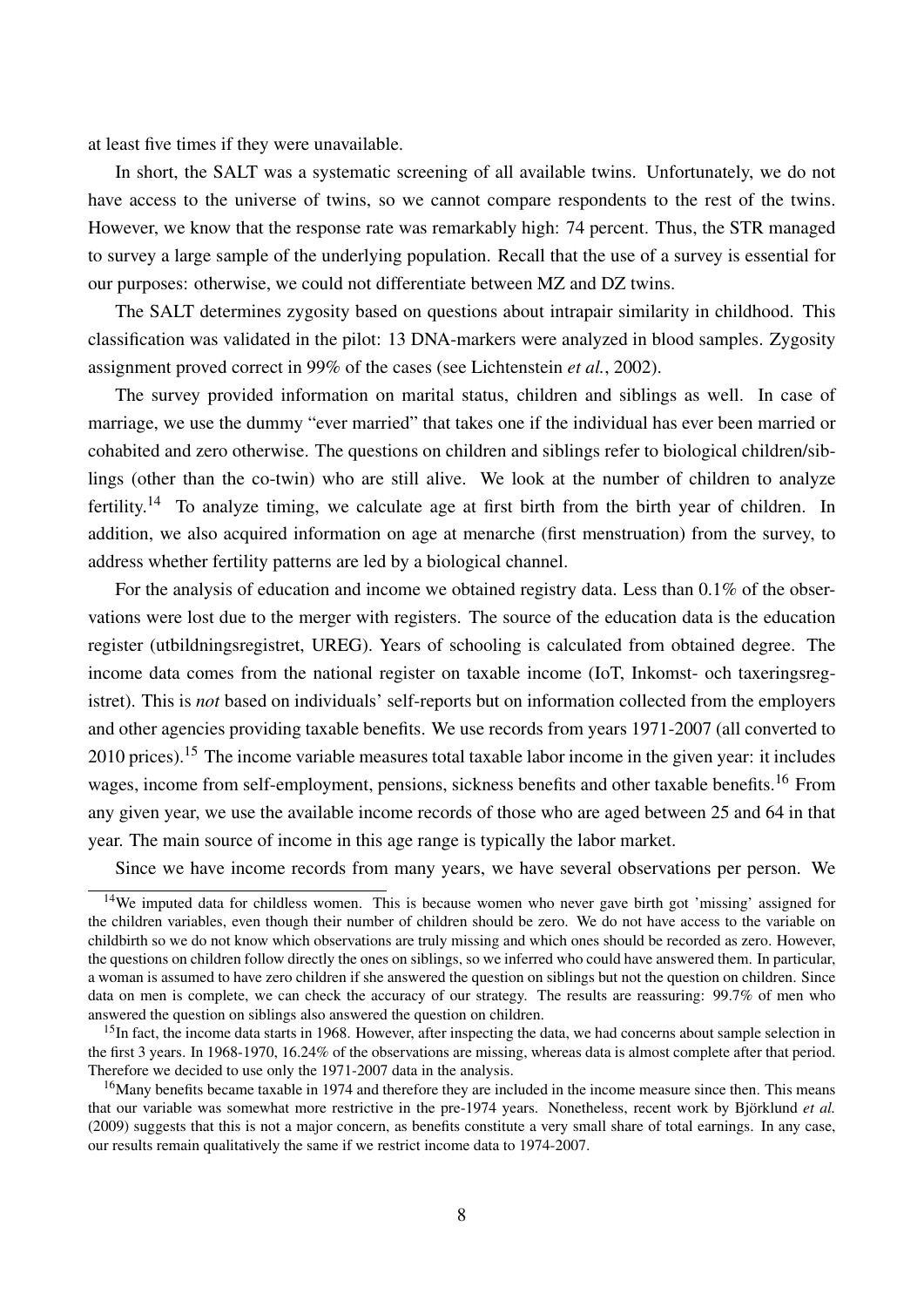take their average to get a permanent income measure for each individual. We use the log of this measure, ln(permanent income) as outcome variable. Note that people may have zero income in one year or another; however, almost nobody has zero income in all years. Therefore we lose hardly any observations when we take the log of permanent income.<sup>17</sup> On the other hand, we averaged over different number of observations in different cohorts. This implies potential heteroskedasticity, even though cohort fixed effects are included in the regressions. We will use robust standard errors to take this into account. In addition, later we will also show results from a pooled regression on ln(income). In this case, we pool the different years instead of taking the average, so more observations fall out due to zero income.<sup>18</sup> We run a pooled regression on the extensive margin as well. That is, we analyze whether there is an impact on the probability of having positive income.

Descriptive statistics are shown in Table 1. The first column shows the characteristics of DZ twins, our main estimation sample. The second and third column breaks down the sample by the gender of the co-twin. OS DZ denotes dizygotic twins whose co-twin is of the opposite sex, while SS DZ denotes dizygotic twins whose co-twin is of the same sex. Recall that the SALT surveyed individuals, not twin pairs, so inclusion in the sample is not conditional on the participation of the co-twin. In line with the previous discussion, we can see that the share of same-sex co-twins is approximately fifty percent, among both men and women. <sup>19</sup>

 $17$ We lose only 0.08% of women. We do not lose any men.

 $18$ This share is still quite low, since the income measure includes all kinds of benefits. It is 4.46% in case of women and 0.76% in case of men.

<sup>&</sup>lt;sup>19</sup>There are somewhat more women in the sample, as they are more likely to respond to surveys (see Singer *et al.*, 2000). Note that we analyze men and women separately, so this will simply mean that the analysis of the latter will be based on more observations.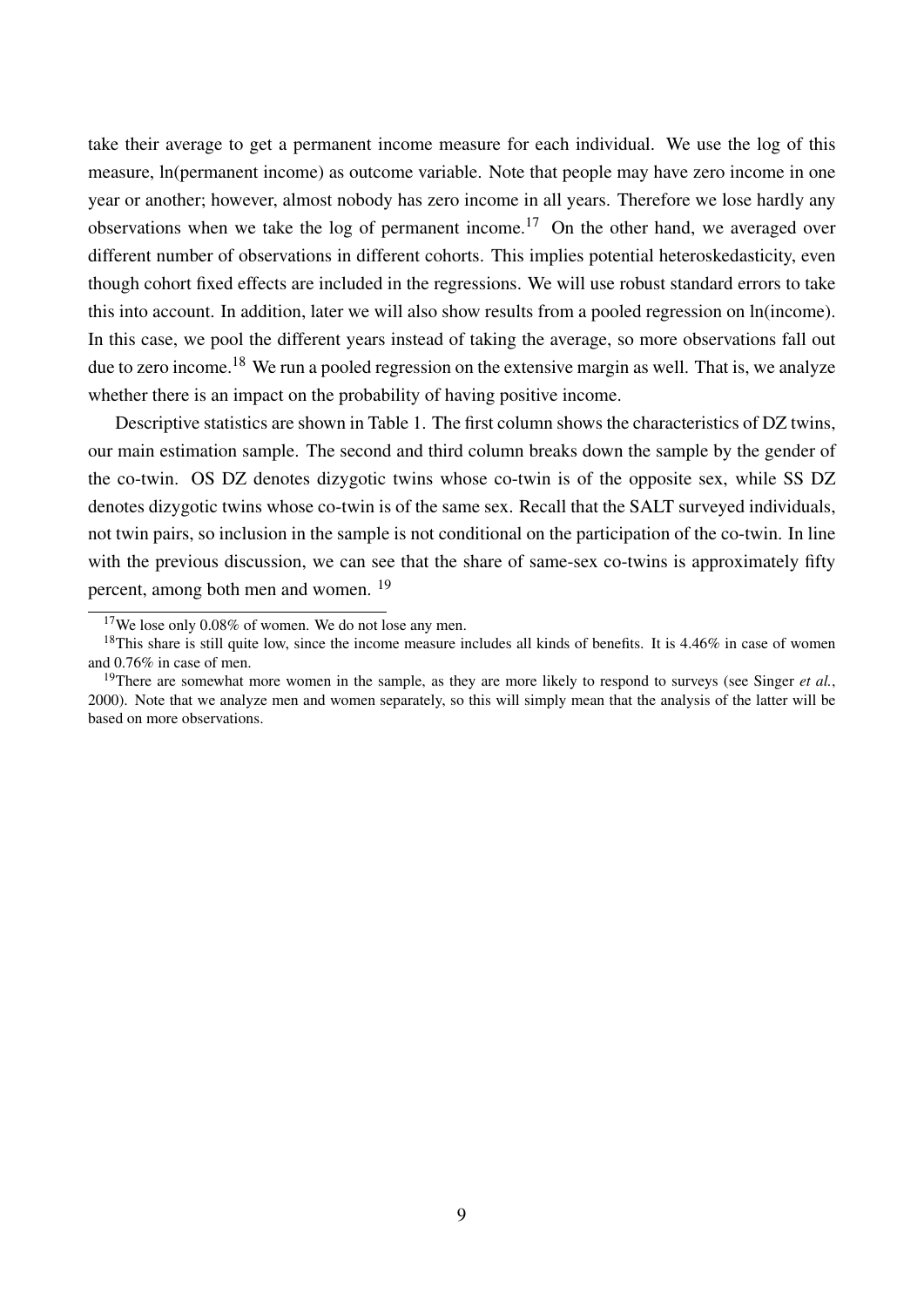| Table 1: Descriptive statistics |              |                  |             |  |  |  |
|---------------------------------|--------------|------------------|-------------|--|--|--|
|                                 | All DZ twins | OS DZ twins      | SS DZ twins |  |  |  |
| Panel A: Men                    |              |                  |             |  |  |  |
| Same-sex co-twin                | 0.50         | $\overline{0}$   | 1           |  |  |  |
| Ever married                    | 0.88         | 0.87             | 0.89        |  |  |  |
| Any kids                        | 0.82         | 0.82             | 0.83        |  |  |  |
| Number of kids                  | 1.89         | 1.86             | 1.91        |  |  |  |
| Age at first birth              | 27.87        | 27.88            | 27.85       |  |  |  |
| Number of siblings              | 2.00         | 2.01             | 1.99        |  |  |  |
| Years of schooling              | 11.11        | 11.11            | 11.11       |  |  |  |
| Ln (permanent income)           | 12.44        | 12.43            | 12.44       |  |  |  |
| Number of observations          | 13664        | 6890             | 6774        |  |  |  |
| Panel B: Women                  |              |                  |             |  |  |  |
| Same-sex co-twin                | 0.50         | $\boldsymbol{0}$ | 1           |  |  |  |
| Ever married                    | 0.90         | 0.90             | 0.90        |  |  |  |
| Any kids                        | 0.87         | 0.88             | 0.87        |  |  |  |
| Number of kids                  | 1.99         | 1.98             | 2.00        |  |  |  |
| Age at first birth              | 24.94        | 25.07            | 24.82       |  |  |  |
| Age at menarche                 | 13.45        | 13.42            | 13.47       |  |  |  |
| Number of siblings              | 2.04         | 2.05             | 2.03        |  |  |  |
| Years of schooling              | 11.06        | 11.12            | 10.99       |  |  |  |
| Ln (permanent income)           | 11.92        | 11.93            | 11.91       |  |  |  |
| Number of observations          | 14950        | 7522             | 7428        |  |  |  |

Note: Marriage includes cohabitation.

### 4 Results

In this section we show results on the total impact of the co-twin's gender. These estimates can be the result of several mechanisms; we will discuss them after the main findings are presented.

The main results are reported in Table 2. For men, having a brother instead of a sister has no impact on education. This is consistent with the findings of previous literature. However, there is still an impact on income, suggesting that non-cognitive factors play a role. The gender of the co-twin also affects the probability of family formation: those with brothers are more likely to get married and have children. As a result, they have more children.<sup>20</sup>

The results on women show a different pattern. There is an impact on education: having a sister instead of a brother decreases years of education. This is in line with the findings of Butcher and Case (1994). The coefficient on income is also negative, but it is not statistically significant. There is no impact on the probability of family formation, but there is one on timing: age at first birth is lower for

 $20$ There is no significant difference in the intensive margin, that is, in the number of children for those who have at least one child. However, this estimate would be difficult to interpret as this sample is conditional on a variable that is significantly affected (having any children). For the same reason, we do not interpret the estimates on age at first birth.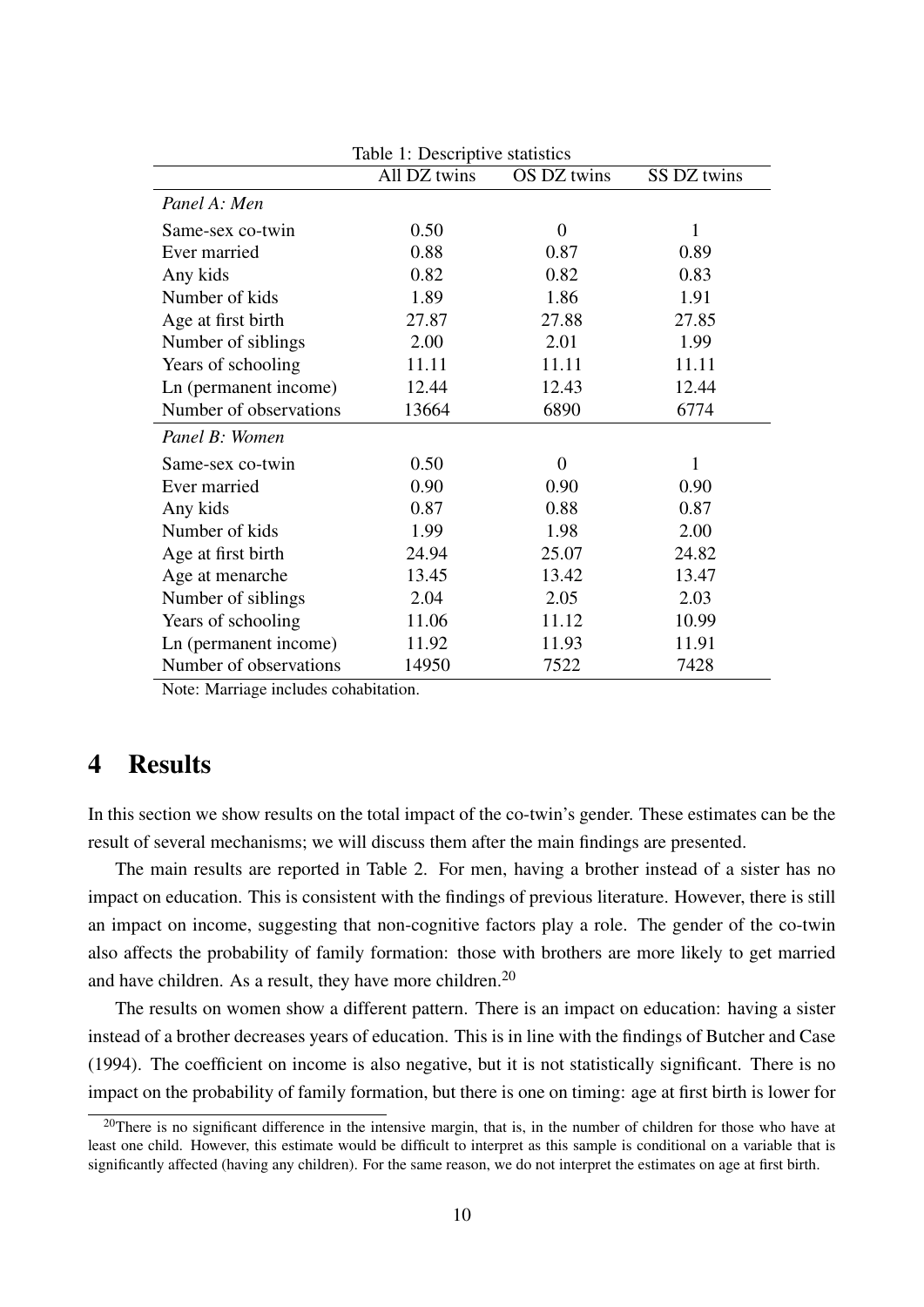those with sisters. Thus, women have children earlier and obtain lower education if they have a sister instead of a brother.

|                | Education  | Ln(permanent)<br>income) | Ever married | Any kids  | Number<br>of kids | Age at<br>first birth |
|----------------|------------|--------------------------|--------------|-----------|-------------------|-----------------------|
| Panel A: Men   |            |                          |              |           |                   |                       |
| SS co-twin     | $-0.002$   | $0.013*$                 | $0.013**$    | $0.013**$ | $0.044**$         | $-0.029$              |
|                | (0.048)    | (0.007)                  | (0.006)      | (0.007)   | (0.022)           | (0.101)               |
| N              | 13664      | 13664                    | 13560        | 13434     | 13430             | 10979                 |
| Panel B: Women |            |                          |              |           |                   |                       |
| SS co-twin     | $-0.098**$ | $-0.011$                 | $-0.001$     | $-0.005$  | 0.013             | $-0.211**$            |
|                | (0.043)    | (0.010)                  | (0.005)      | (0.006)   | (0.020)           | (0.087)               |
| N              | 14950      | 14938                    | 14873        | 14756     | 14756             | 12846                 |

Table 2: Estimates of the effect of a same-sex co-twin on education, income and family formation, on the sample of DZ twins

Note: The standard errors shown in parentheses are robust and allow clustering by the family of origin. All regressions include a constant and cohort fixed effects. Education is measured as years of schooling. Permanent income is average income in years 1971-2007 (if subject is aged 25-64 in the given year). The variable "ever married" takes one if the individual has ever been married or cohabited and zero otherwise. Significance levels: \*\*\* p<0.01, \*\* p<0.05, \* p<0.1

To see whether these results are robust, we check whether they are sensitive to alternative specifications or definitions (see Table 3). For education, we analyze whether the gender of the co-twin affects the probability of having more than primary education (that is, more than 9 years of schooling). In case of income, we run pooled regressions on ln(income) and on the probability of having positive income. In these regressions we have several observations for every individual. Although this increases sample size, the standard errors do not shrink because of the clustering. To avoid the overrepresentation of those who could be observed for more years than others, we weight in these pooled regressions with the inverse of the number of observations. In this way we ensure that every individual is represented equally.<sup>21</sup> The pooled regressions also include year fixed effects.

In case of the family formation variables, we change the definition of the outcome variables. So far we examined whether the respondent has ever been married, but now we examine the probability of being married at the time of the interview. We redefine the variables "any kids" and "number of kids" such that they count only if the respondent lists the birth date of the kids as well. As far as age at first birth is concerned, we check whether the results are led by a few outliers whose first kid was born at an unusually early or late age. That is, we drop those whose age at first birth was less than 14 or more than 40. We present all the robustness checks in Table 3.

 $21$ Nonetheless, the results are qualitatively the same in unweighted regressions, where each observation is represented equally, not each individual.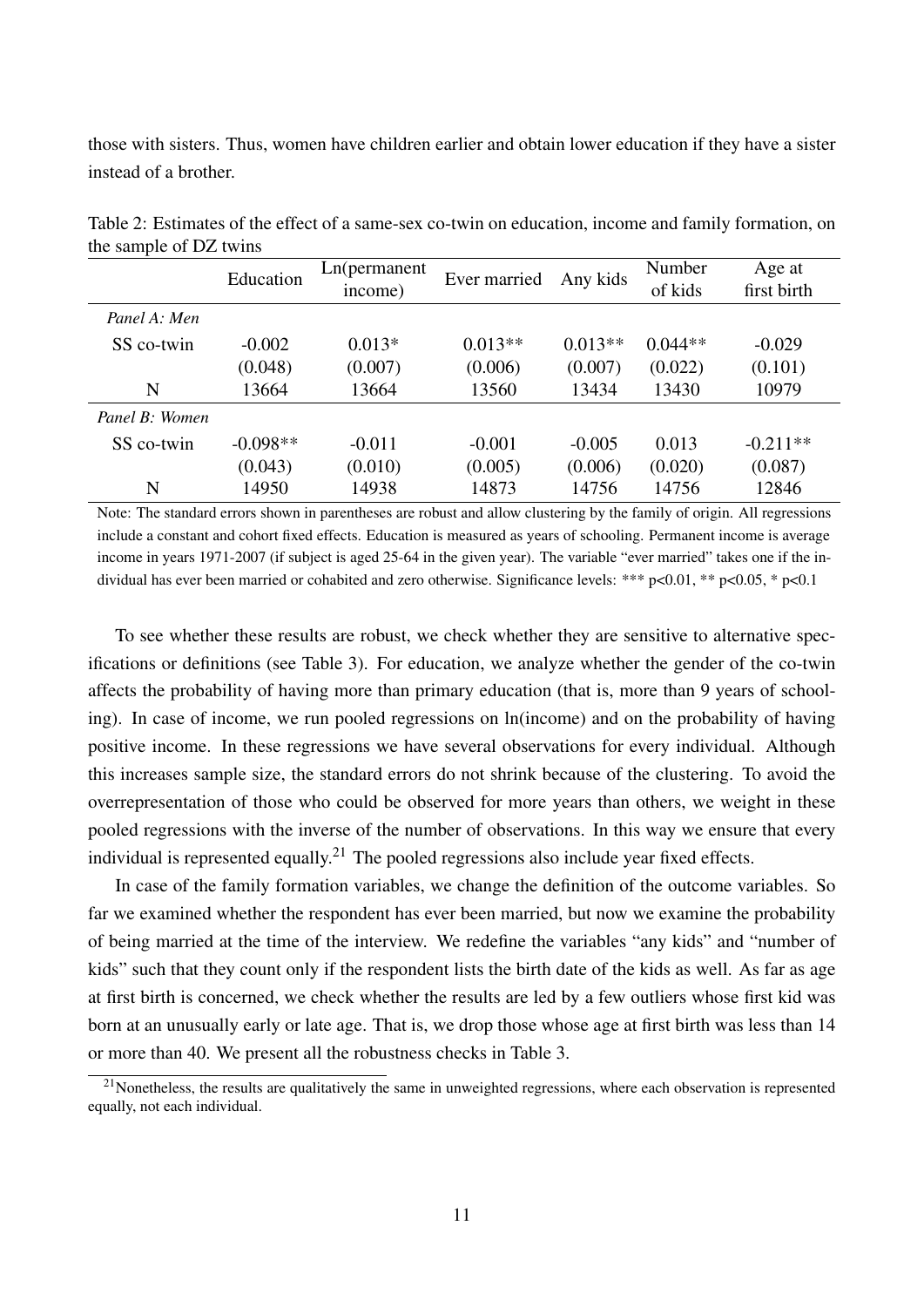|                | More than   | Prob. of | ln(income) | Married    | Any kids | Number    | Age at      |
|----------------|-------------|----------|------------|------------|----------|-----------|-------------|
|                | primary ed. | income>0 |            |            |          | of kids   | first birth |
| Panel A: Men   |             |          |            |            |          |           |             |
| SS co-twin     | $-0.006$    | 0.001    | $0.013*$   | $0.018***$ | $0.013*$ | $0.044**$ | $-0.124$    |
|                | (0.008)     | (0.001)  | (0.007)    | (0.007)    | (0.007)  | (0.022)   | (0.090)     |
| N              | 13664       | 421434   | 418217     | 13560      | 13352    | 13352     | 10706       |
| Panel B: Women |             |          |            |            |          |           |             |
| SS co-twin     | $-0.018**$  | $-0.002$ | $-0.007$   | 0.000      | $-0.004$ | 0.013     | $-0.220**$  |
|                | (0.008)     | (0.002)  | (0.008)    | (0.007)    | (0.006)  | (0.020)   | (0.085)     |
| N              | 14950       | 461791   | 441173     | 14873      | 14720    | 14720     | 12801       |

Table 3: Robustness of the estimates of the effect of a same-sex co-twin on education, income and family formation, on the sample of DZ twins

Note: The standard errors shown in parentheses are robust and allow clustering by the family of origin. All regressions include a constant and cohort fixed effects. More than primary education means more than 9 years of schooling. The second and third columns show pooled regressions on the probability of having positive income and on ln(income). These pooled regressions also include year fixed effects and are weighted such that every person is represented equally. Married takes one if the individual is currently married or cohabiting and takes zero for those who have never been married or whose marriage ended. Any kids and number of kids are counted only if the respondent lists the birth date of the kids as well. Age at first birth is counted only if it is between 14 and 40. Significance levels: \*\*\* p<0.01, \*\* p<0.05, \* p<0.1

It can be observed that all the results are robust. While there is no impact on men's education, women with sisters are less likely to have more than primary education. The pooled regression on ln(income) leads to the same conclusion as the estimates on ln(permanent income). There is no impact on the extensive margin, that is, on the probability of having positive income. The results on family formation are also in line with Table 2.

For the sake of comparison, it could be interesting to see how the results would look like if we could not differentiate the twins by zygosity. Therefore we report results on the sample of all twins (including MZs) in the Appendix, in Table 5. The results are quite similar in case of men. However, they are very different in case of women. The coefficients are insignificant and very close to zero for all outcomes, including education and age at first birth. Thus, the estimates on women would be quite misleading if we had no information on zygosity.

### 5 Potential explanations

There are several potential explanations for the results of Section 4. In the first subsection, we discuss how effects can arise via various social mechanisms. In the second subsection, we address the role of family size. It is important to examine this factor as a potential channel separately since we did not control for it in the estimations. In the third subsection, we examine testosterone transfer as another potential channel.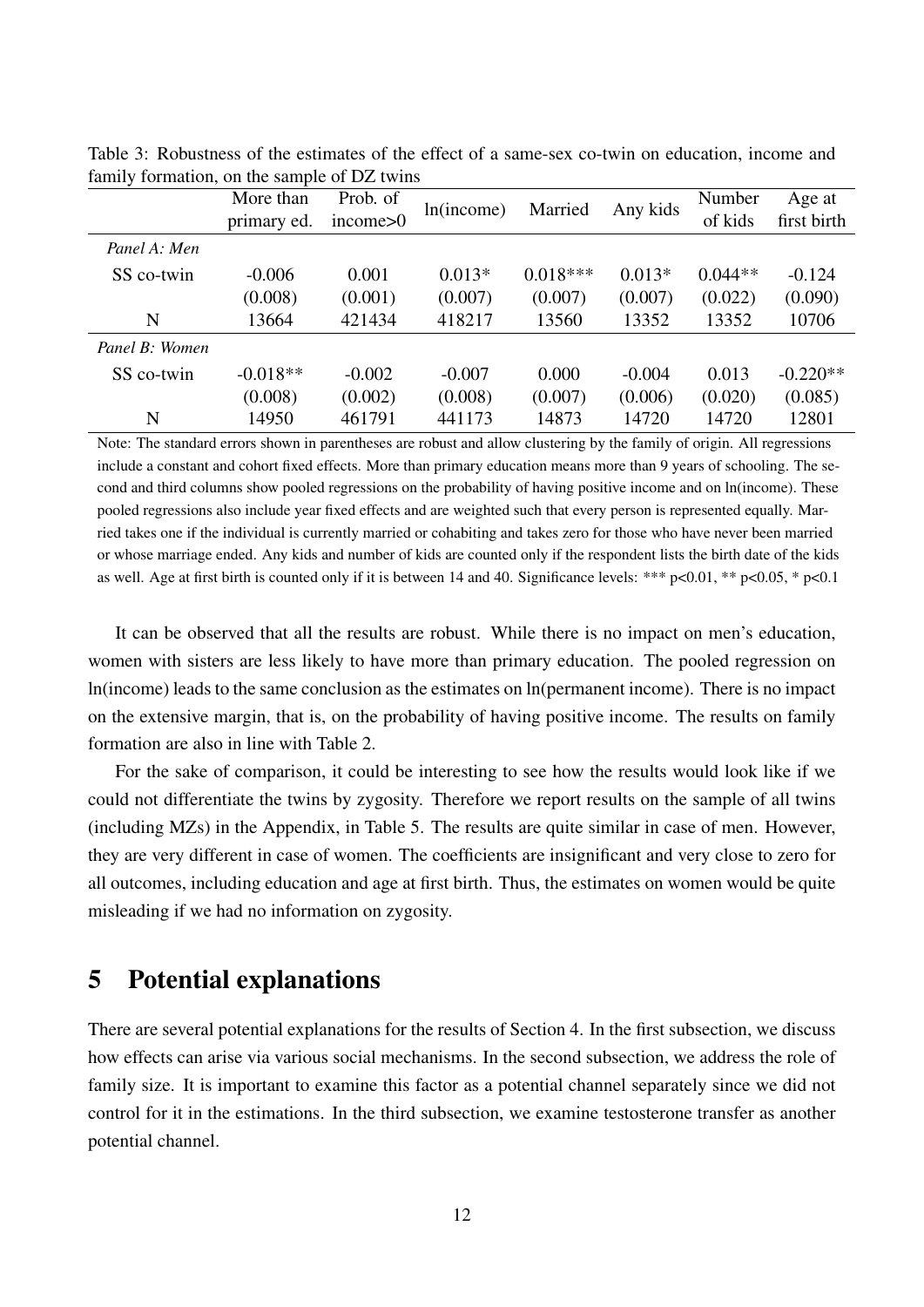#### 5.1 Social mechanisms

There are several specific mechanisms behind the collective term "social mechanisms". We discuss them now in turn, building on previous research on this topic. We evaluate their plausibility by analyzing whether their predictions are consistent with our results.

First, recall that the child development literature finds that those with brothers (sisters) become more masculine (feminine) (Rust *et al.*, 2000). Therefore gender differences in personality traits and preferences may affect the siblings. For example, men are less risk averse, more competitive, more willing to negotiate, less socially minded, less agreeable and less neurotic than women (see the review of Bertrand,  $2010^{22}$ . If some of these preferences and traits spill over to the sibling, it might explain why those with brothers have higher income.<sup>23</sup> Moreover, previous research suggests that the impact will be more pronounced for men. Of these six non-cognitive factors, three have been found to affect the earnings of men and women differently: negotiation, agreeableness and neuroticism. Bowles *et al.* (2007) find that women who initiate negotiations receive worse evaluations than men who initiate negotiations, at least when the evaluators are men. Similarly, Säve-Söderbergh (2007) finds that employers reward self-promoting less in case of women. Mueller and Plug (2006) find that being less agreeable and less neurotic are both associated with higher earnings in case of men, but not in case of women. Thus, an impact on men's income is more likely and this is indeed what we see.

A second possibility is the reference point argument. Research on adult siblings shows that people view their sibling's outcomes as reference points (Adams, 1999; Keim *et al.*, 2009). Therefore they do not want to lag behind their siblings. This is in line with Kahneman and Tversky (1984): there is loss aversion for outcomes below the reference point. This can apply to labor market outcomes and family life as well. Indeed, Kuegler (2009) finds that individuals are less satisfied with their life if their sibling earns more than they do. In addition, Dahl *et al.* (2014) find that men are more likely to take paternity leave if their brother was exogenously induced to do so, which is also consistent with the reference point mechanism.

The gender of the sibling is relevant for two reasons. First, rivalry is stronger among same-sex siblings (Adams, 1999). This is especially true with respect to family formation, since gender roles are quite different in that respect (Keim *et al.*, 2009). This means that we can expect earlier family formation and higher marriage and fertility rates among same-sex twins, and perhaps better labor market outcomes as well. The second reason to expect gender to matter is that gender differences imply different reference points. If the labor market outcomes of men are better, brothers will represent a higher reference point than sisters. Similarly, as women marry and have kids at an earlier age, we

 $22$ Agreeableness and neuroticism are the two personality traits from the so-called "Big Five" that consistently show gender differences.

 $^{23}$ Such spillovers can occur in several ways. Sex composition affects the type of common play, which can then affect the acquisition of certain traits (Stoneman *et al.*, 1986). Access to toys is also affected, since parents buy sex-typed toys for their children (Fisher-Thompson, 1993; Nelson, 2005). Yet another option is that parental behavior differs by sex composition (e.g. boys might be encouraged more to compete with each other).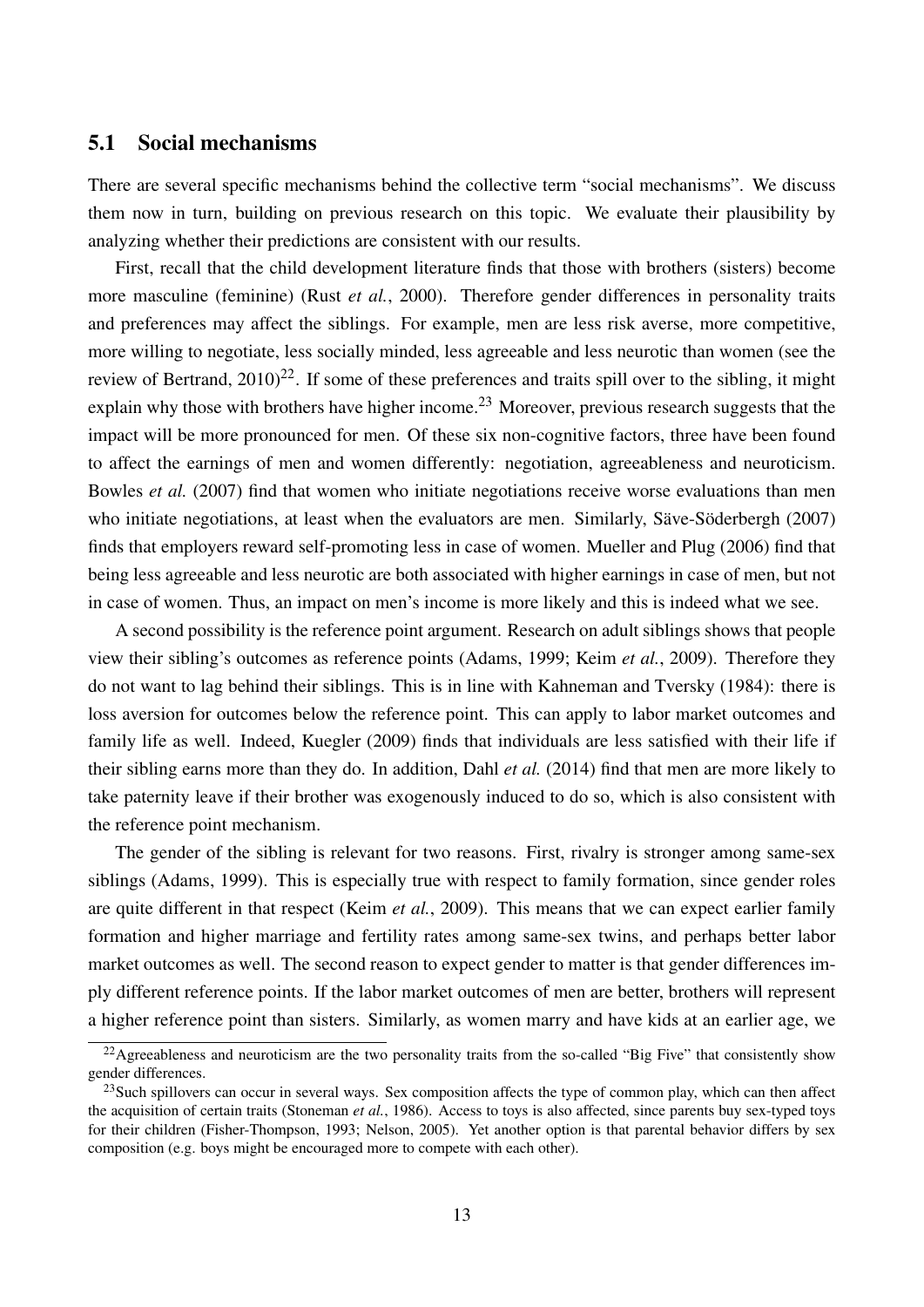can expect sisters to decrease age at first birth.<sup>24</sup>

We consider the predictions of the reference point mechanism clear when same-sex rivalry and gender differences do not go in opposite directions. This means that for earnings, we can only predict the impact on men: those with brothers should earn more. This is consistent with our findings. In terms of marriage and fertility rates, we expect both men and women to perform better if they have a same-sex sibling. However, only women are expected to also give birth earlier. The predictions on timing are in accordance with our results, but the predictions on marriage and fertility are only in line with the findings of men. As far as education is concerned, Butcher and Case (1994) argue that women with sisters obtain lower education because they get a lower educational reference point. This is possible, since women used to be lower educated than men.<sup>25</sup> However, same-sex rivalry would go in the opposite direction, so this prediction is less clear-cut. Nonetheless, it is possible that there is an indirect effect: women with sisters may obtain lower education because they give birth earlier. The educational prediction is more clear for boys: we can expect men with brothers to have higher education. We do not see such a pattern in the data, perhaps because rivalry among men is not focused on education.<sup>26</sup>

Finally, effects can arise indirectly, via differential parental investments. Previous research shows that the gender of the child influences the support given for family formation. In particular, parents give more support to their daughter than to their son, especially when grandchildren arrive (Pollet *et al.*, 2009). This implies that there is a substitution effect from sisters: if someone has a sister instead of a brother, he/she gets less support from his parents to form his own family. The prediction from this mechanism is clear: sisters negatively affect the family formation of their siblings. This prediction is consistent with the results on men. On women, we do not see a negative impact. However, recall that the reference point mechanism predicted a positive impact on women. Thus, the null results on women can simply reflect the fact that the two opposing forces cancel each other out.

To sum up, spillovers in childhood, reference point considerations and differential parental investment can all have an impact. While the available data does not allow for a direct test of these social mechanisms, it is possible to examine their plausibility by analyzing their predictions. We found that the predictions of the first mechanism are in line with the results. If we combine the predictions of the second and the third mechanisms, the joint predictions are also close to what we observe in the data. Therefore we conclude that social mechanisms are a promising candidate to explain the findings.

<sup>&</sup>lt;sup>24</sup>The mean age at first marriage is about two and a half years lower for women than for men in Europe (UNECE, 2012). The difference in median age at first marriage is 2.5 years in the US (Copen *et al.*, 2012). Similar gaps can be found in age at first birth, since age at marriage and age at first birth are highly related (see Baizán *et al.*, 2003).

 $^{25}$ By now, the gender gap in education closed or even reversed in most developed countries. However, in cohorts born in the first half of the 20th century, women were typically lower educated than men (Ganguli *et al.*, 2011).

 $^{26}$ Studies by educational scientists indicate that boys find rivalry in educational performance "uncool" (see e.g. Epstein *et al.*, 1998 and Warrington *et al.*, 2000 ).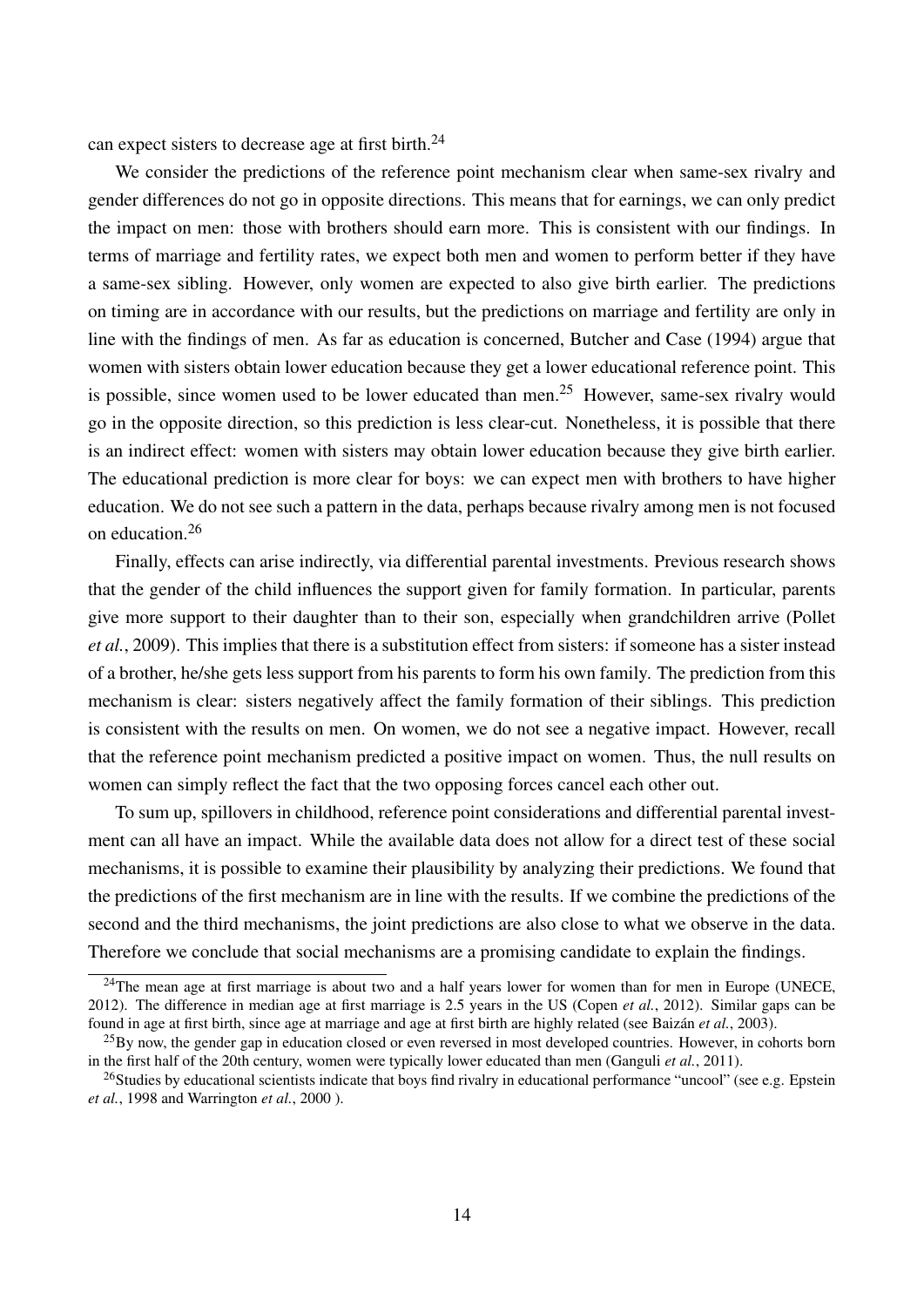#### 5.2 Family size

In this section, we focus on family size. This channel is relevant only if two conditions are met: 1) the sex composition of the twins affects family size and 2)family size affects the outcomes of the twins. We can examine the first condition empirically. As the first column of Table 4 shows, there is no impact on the number of siblings. This is in line with our expectations: since twins already increase family size substantially, the sex composition of the pair does not increase family size further. In addition, parity progression is influenced by the sex composition of all existing children, while twins are typically not the first birth. Indeed, more than 60 percent of our sample has at least one older sibling. Of course one can argue that our measure is imprecise, since only those siblings are listed who are still alive at the time of the interview. However, this means that the share of those with older siblings is potentially even higher, which makes our argument even stronger. Nonetheless, we investigated whether the results change if we drop the oldest cohorts, since the survival problem should be mitigated in this case. Our conclusions remained the same.<sup>27</sup> Thus, the data does not support the family size explanation.

The results in Table 4 are one way to address the family size channel. Another way is to consider the second condition, that is, to examine whether we can expect family size to have an impact on labor market outcomes and family formation. In this respect it is very informative to look at Scandinavian studies that use twin births as instruments for family size. In particular, Black *et al.* (2005) finds that education, earnings and teen births are all unaffected by family size in Norway. Åslund and Grönqvist (2010) reach similar conclusions about years of schooling and labor market outcomes in Sweden. This shows that even if we had no information on the number of siblings, the family size channel would not have been a plausible explanation for our findings on these outcomes. With respect to fertility, the above-mentioned studies provide no guidance, but as we will see below, we can learn more about that from a different approach.

The other common strategy used to estimate the impact of family size relies on sibling sex composition as an IV. At this point a brief methodological discussion is warranted. Recall from Section 2 that a selection bias can arise when we compare children with an older brother to children with an older sister. In addition, the validity of the sex composition instrument is questioned if social mechanisms are present. These considerations suggest to treat results from this strategy with caution. It seems best to focus on reduced form estimates that were obtained on first-borns only and interpret them as the total impact of a younger sibling's gender. Such estimates would provide an interesting comparison for our estimates on the impact of a co-twin's gender.

In this spirit it is worthwhile to discuss a recent paper by Cools and Kaldager Hart (2015) on fertility outcomes. Using a sample of Norwegian singletons, they examine how sibling sex composition

 $27$ We tried dropping everyone born in the 1920s, then even those born in the 1930s. The highest coefficient we got in any of these trials was 0.02, with a p-value of 0.622.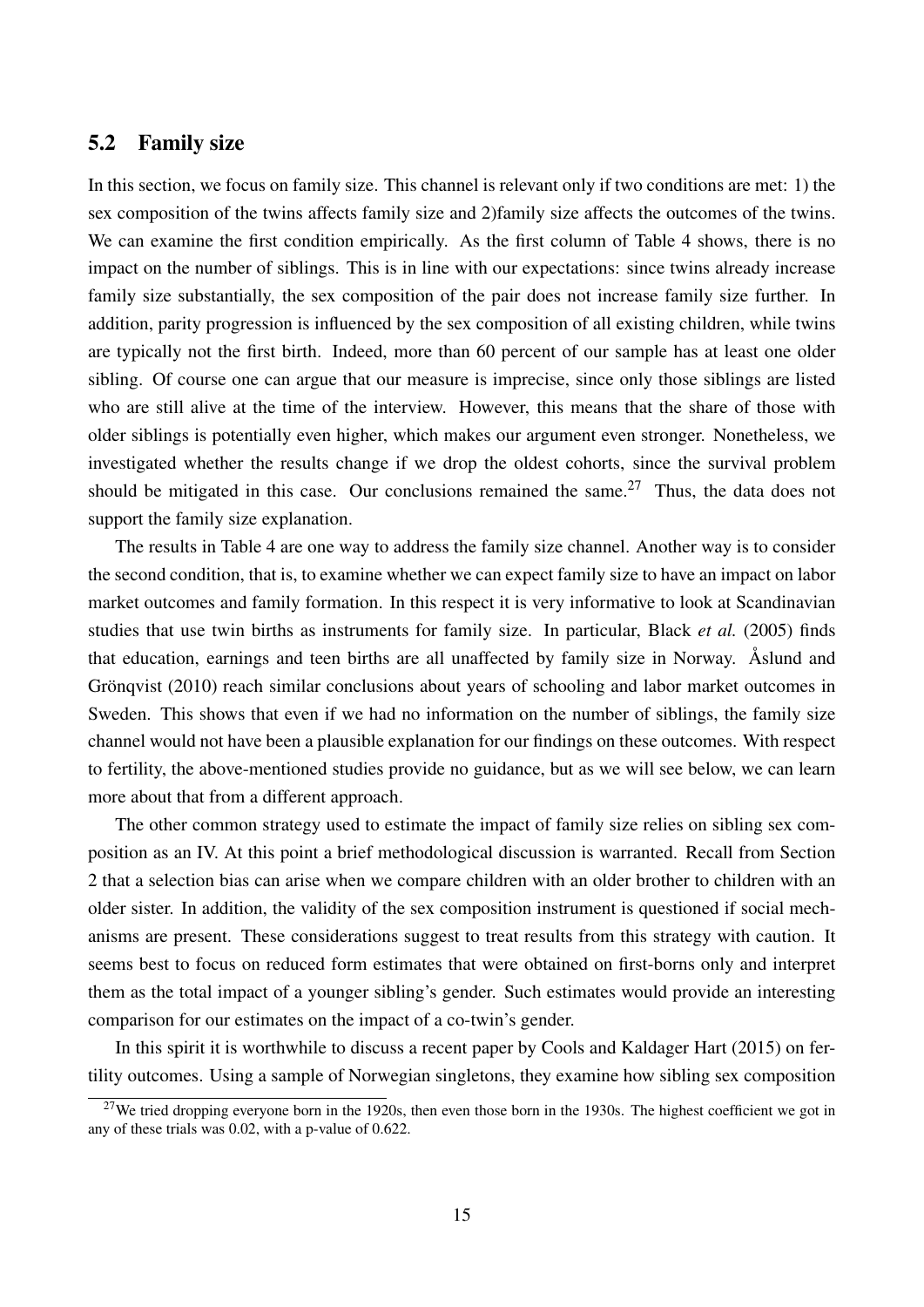affects fertility.<sup>28</sup>

They find that first-born men have more children if their second-born sibling is of the same sex, while the gender of the second-born sibling has no impact on the fertility of first-born women. Thus, their results are in the same direction as our findings. Now let us compare the magnitudes: their reduced-form estimate for the fertility of first-born men is a bit below 0.03, whereas it is 0.044 in our twin sample.<sup>29</sup> It seems difficult to argue that family size is affected more by the sex of the twins than by the sex of the first two children. Thus, if our results reflected the impact of family size, the estimates of Cools and Kaldager Hart (2015) should be bigger than ours and not the other way around. In contrast, the smaller estimates of Cools and Kaldager Hart (2015) are consistent with explanations based on social mechanisms, since those mechanisms are likely to be weaker when they come from younger siblings towards older children.

| Table 4: Potential channels on the sample of DZ twins |                    |                 |  |  |  |
|-------------------------------------------------------|--------------------|-----------------|--|--|--|
|                                                       | Number of siblings | Age at menarche |  |  |  |
| Panel A: Men                                          |                    |                 |  |  |  |
| SS co-twin                                            | $-0.020$           |                 |  |  |  |
|                                                       | (0.036)            |                 |  |  |  |
| N                                                     | 13409              |                 |  |  |  |
| Panel B: Women                                        |                    |                 |  |  |  |
| SS co-twin                                            | $-0.015$           | 0.038           |  |  |  |
|                                                       | (0.036)            | (0.027)         |  |  |  |
| N                                                     | 14663              | 14283           |  |  |  |

Note: The standard errors shown in parentheses are robust and allow clustering by the family of origin. All regressions include a constant and cohort fixed effects. Significance levels: \*\*\* p<0.01, \*\* p<0.05, \* p<0.1

#### 5.3 Testosterone transfer

Let us turn now to another potential explanation. A recent paper by Gielen *et al.* (2015) also compares the earnings of SS and OS twins to each other. In line with our results, they find that a co-twin brother increases men's earnings.<sup>30</sup> However, they interpret the estimates as the impact of prenatal testosterone (T). This interpretation is based on the assumption that T can transfer between co-twins in utero. This is the so-called Twin Testosterone Transfer (TTT) hypothesis. Male fetuses produce much higher levels of T, especially in weeks 10-20 of gestation (Baron-Cohen *et al.*, 2004). Therefore

<sup>&</sup>lt;sup>28</sup>Originally they use sibling sex composition as an IV for family size, but we focus on reduced form results here.

 $^{29}$ We calculated the reduced form estimates from the IV estimates and the first stage results.

<sup>&</sup>lt;sup>30</sup>Gielen *et al.* (2015) only look at earnings and they do not differentiate by zygosity. Recall that the inclusion of MZ twins does not change the results of men substantially (see Table 5). However, the inclusion of MZ twins does bias the coefficient in case of women such that brothers seem to have a more negative impact. Indeed, this bias is reflected in their estimates on women.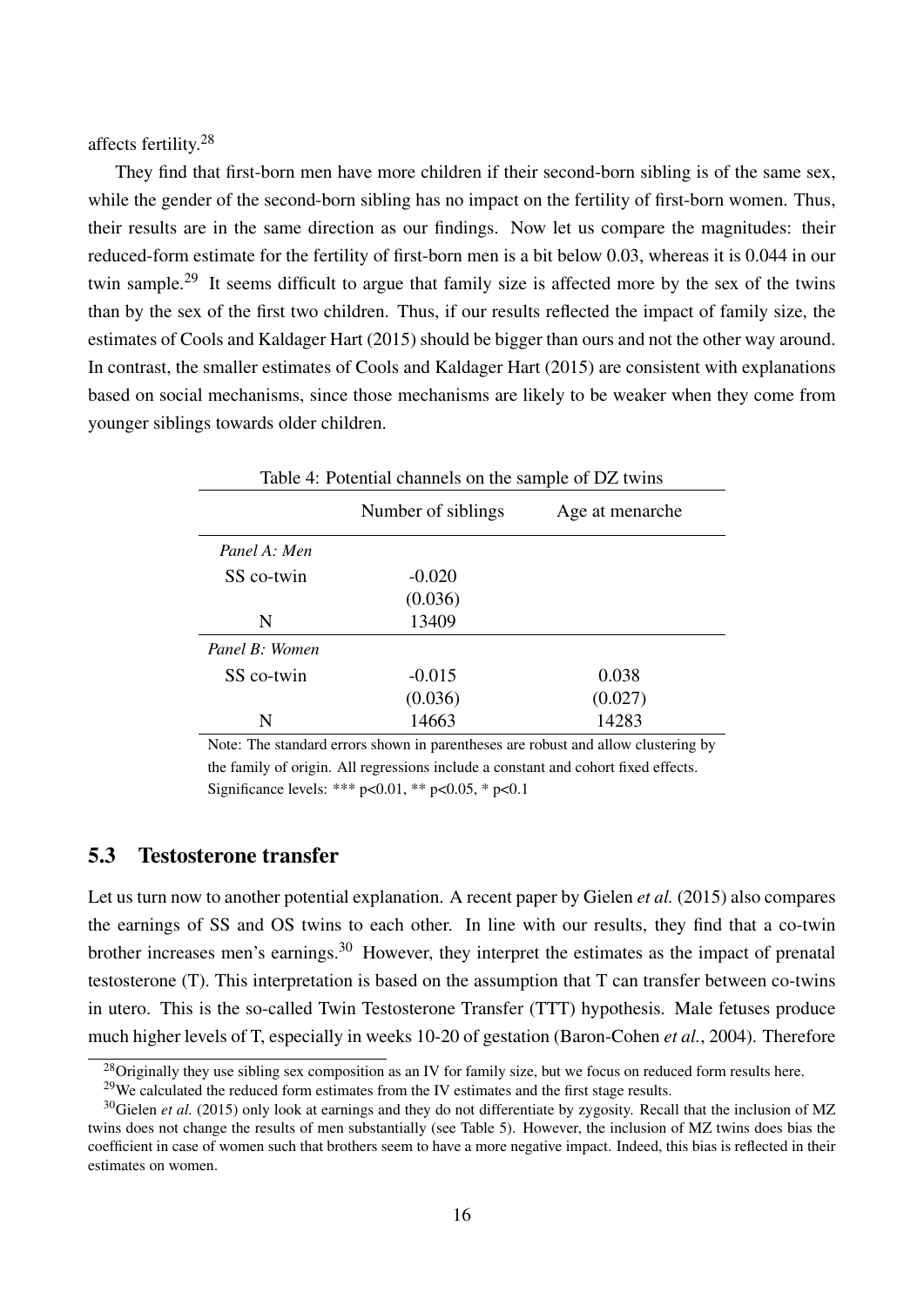if T could transfer, those with a male co-twin would be exposed to higher prenatal T than those with a female co-twin.

The inspiration for this hypothesis comes from animal studies. In case of rodents such as mice and rats, direct measures of prenatal T levels show that T can transfer between littermates (e.g. vom Saal and Bronson, 1980; Even *et al.*, 1992). In line with this, rodents that developed between male fetuses differ from rodents that developed between female fetuses in several aspects (Ryan and Vandenbergh, 2002). Most of the differences relate to genital morphology, physiology and reproductive characteristics, as the primary function of prenatal T is the sexual differentiation of the reproductive system.<sup>31</sup>

The impetus to the TTT hypothesis was given by Miller (1994), who speculated that T may transfer in case of humans as well and argued that human twins should be studied to uncover potential signs of T transfer.<sup>32</sup> Several papers examined the outcomes of twins in this vein - for reviews, see Cohen-Bendahan *et al.* (2005a) and Tapp *et al.* (2011). Both reviews find that the results of this literature lack consistency.

The main idea behind the TTT hypothesis is that extrapolations from animals to humans might be possible. To address this issue, we compare our results on fertility to the results of animal studies on reproduction. The focus of these studies has been on females because they produce much lower levels of prenatal T and hence an extra dose is expected to affect their development more. The findings reveal that females enter puberty later and have lower fertility if they develop between male fetuses instead of female fetuses (Ryan and Vandenbergh, 2002). One might suspect that the results on puberty can be extrapolated, since we found that women with co-twin brothers give birth later than women with co-twin sisters. Fortunately, we can examine this explicitly because we have information on age at menarche (first menstruation). As we can see from Table 4, the coefficient is insignificant and its sign is opposite to the prediction of this hypothesis. Thus, the findings on the timing of puberty do not carry over to our sample. Similarly, there is no effect on the fertility of women.

As far as males are concerned, animal studies produced mixed results. Some researchers found that developing between male fetuses instead of female fetuses leads to enhanced sexual performance (Clark *et al.*, 1992). However, others found significant results in the opposite direction (vom Saal *et al.*, 1983). Given these controversial findings, it is difficult to assess whether our results on men are in line with animal studies.

Our analysis so far found little support for the TTT channel. On the other hand, one can argue that our approach has its shortcomings. Most notably, our evidence is indirect: similarly to the TTT literature, we draw inferences from postnatal outcomes because we do not have information about actual prenatal T levels. While this is clearly a limitation, we note that our conclusion is consistent

 $31$ In the presence of high prenatal T, male genitalia develop. In the absence of high prenatal T, female genitalia develop, together with the internal reproductive organs (Cohen-Bendahan *et al.*, 2005a).

<sup>32</sup>Although some other researchers expressed similar views already earlier (e.g. Resnick *et al.*, 1993), Miller's study drew the most attention and it is considered to be the seminal paper of the TTT literature.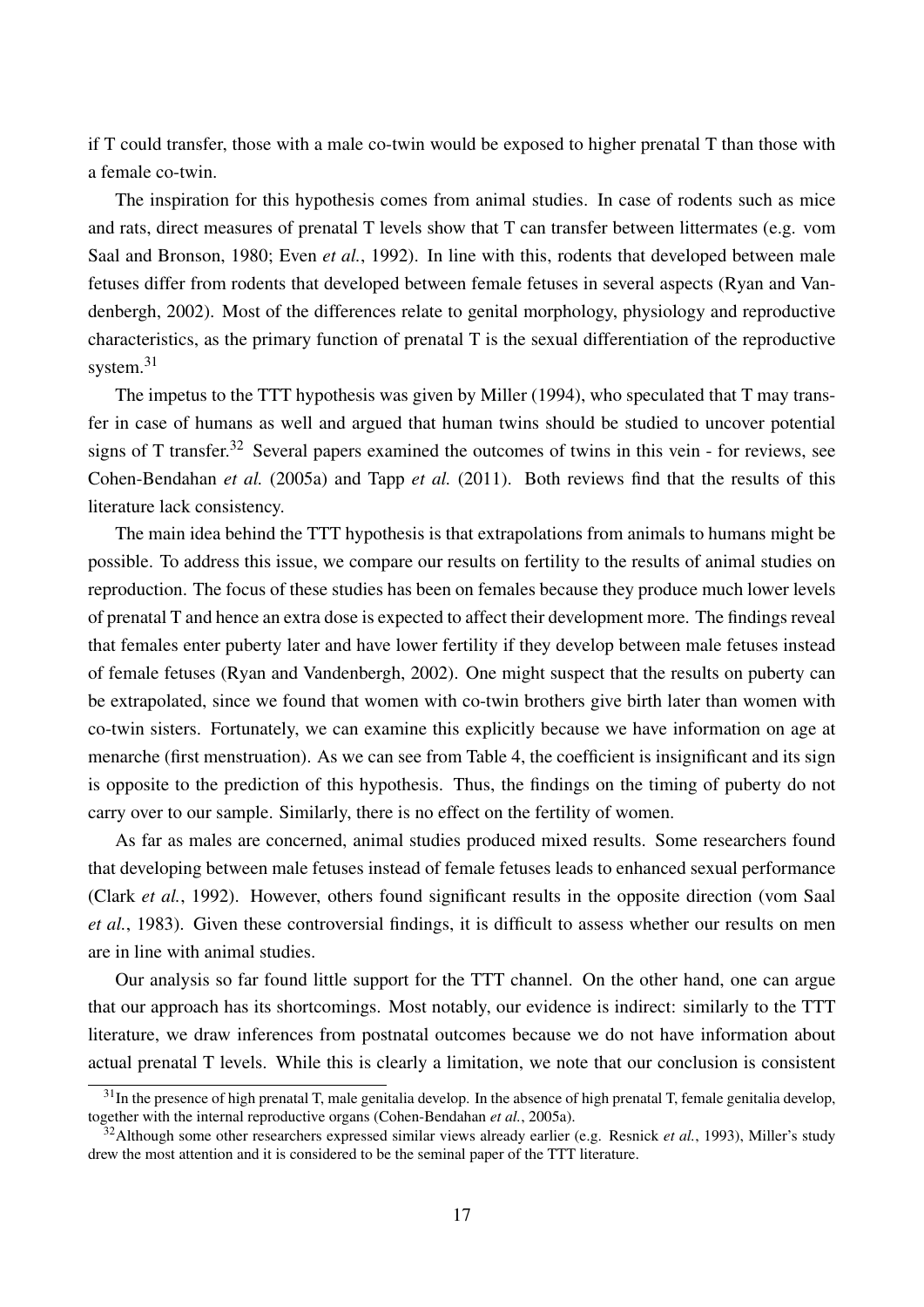with medical research that tests the TTT hypothesis directly. In particular, Abeliovich *et al.* (1984) measured T levels in the amniotic fluid of twin fetuses. They found no evidence of T transfer: T levels were not elevated for twins with a male co-twin.<sup>33</sup>

The importance of direct T measurement was emphasized by Miller (1994) as well, but it seems that he was unaware of the results of Abeliovich *et al.* (1984). Instead, he based his argument on Meulenberg and Hofman (1991), who found higher maternal T levels in pregnancies with a male fetus. He interpreted this as a sign that T can transfer, at least from the fetus to the mother. However, several other studies failed to find a difference in maternal T levels by the sex of the fetus (Glass and Klein, 1981; Rodeck *et al.*, 1985; van de Beek *et al.*, 2004; Cohen-Bendahan *et al.*, 2005b; Toriola *et al.*, 2011). In fact, studies that measured T in both amniotic fluid and maternal serum found no correlation between the two measures (Rodeck *et al.*, 1985; van de Beek *et al.*, 2004). Hence T transfer between the fetus and the mother seems to be doubtful.

To summarize, we discussed three competing explanations for the findings in our data and also related them to results from the literature. With respect to T transfer, we found that the results of the animal literature do not carry over to women and the picture is mixed in case of men. In addition, studies that measure T levels directly obtain results that are not consistent with the hypothesis of T transfer. Therefore we conclude that there seems to be little support for the TTT channel. We reached a similar conclusion in the previous subsection about family size. That channel was also not consistent with the findings in our data, nor with findings from other studies. All in all, our analysis suggests that it would be difficult to explain the results without social mechanisms.

### 6 Conclusion

Using a sample of dizygotic twins from Sweden, we examined whether the gender of the co-twin has an impact on individuals' education, earnings and family formation. We find that men and women are both affected, but in different ways. Men with brothers have higher earnings, are more likely to form a family and have more children. Women with sisters have lower education and give birth earlier. The effect sizes are small but comparable to the impact of other family factors.<sup>34</sup> Our analysis showed that social mechanisms are the most likely explanation for the results.

Can we expect similar effects among singleton siblings? On the one hand, twins are probably closer to each other, so effects might be smaller between singletons. On the other hand, previous research on siblings indicates that the asymmetry of sibling relationships matters. Since there is a

<sup>&</sup>lt;sup>33</sup>Their data shows that the mean amniotic T level (pg/ml) of female fetuses with a female (male) co-twin is 113 (105). The mean amniotic T level (pg/ml) of male fetuses with a female (male) co-twin is 315 (301). The difference between male and female fetuses is significant. The differences by the sex of the co-twin are not significant, neither for males, nor for females (and they are not even in the direction predicted by the TTT hypothesis).

<sup>&</sup>lt;sup>34</sup>Holmlund *et al.* (2011) find that the causal effect of an additional year of parental schooling on children's schooling is around 0.10, which is exactly the magnitude that we find. The causal effect of family size is small and insignificant in most studies (see also Section 5.2).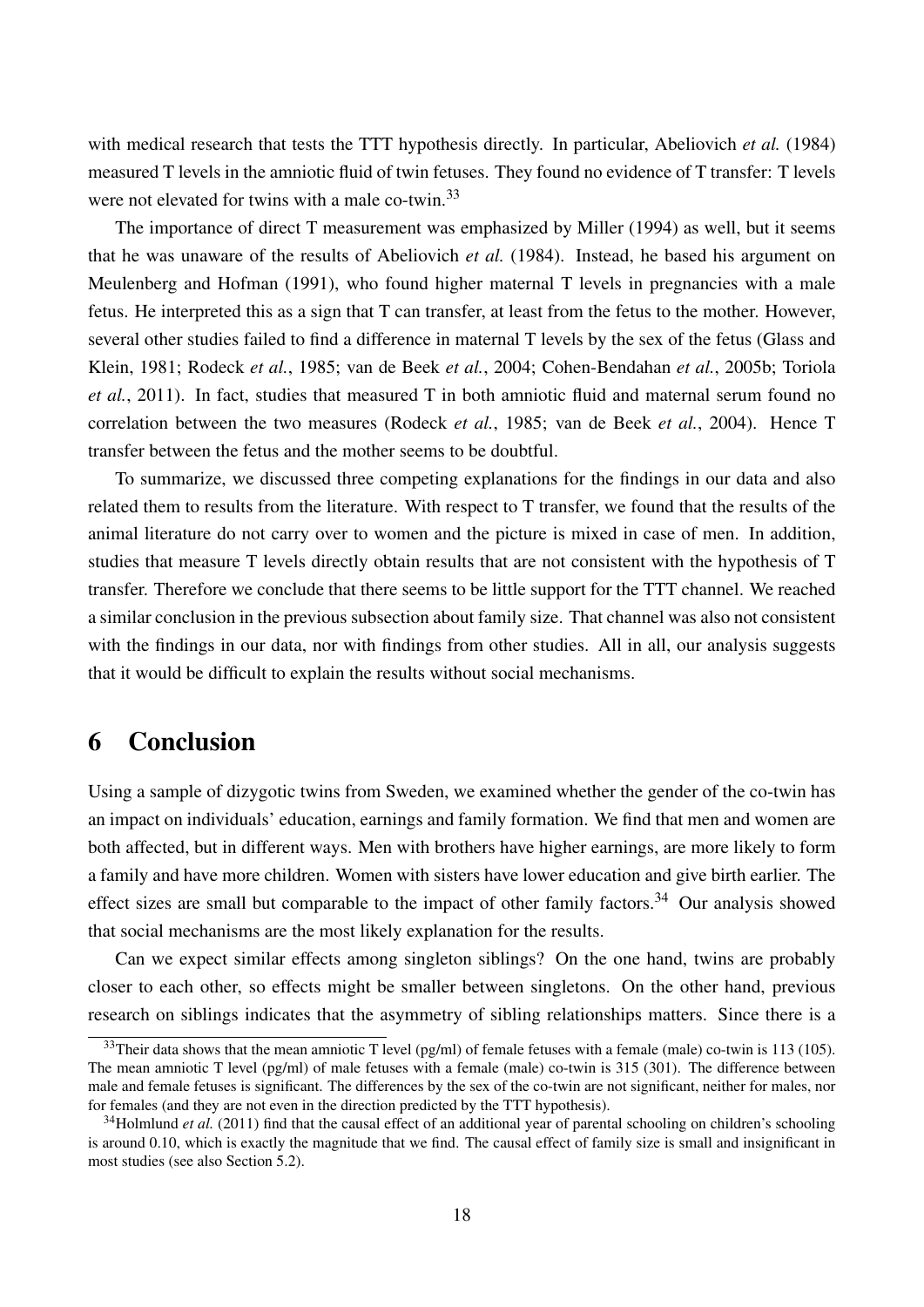leader-follower relationship between older and younger siblings, older siblings have a bigger impact on younger siblings than the other way around. Twins are born at the same time, so their status is more equal. This predicts that the impact of a co-twin is smaller than the impact of an older sibling but bigger than the impact of a younger sibling. Taken together, these considerations suggest that our estimates are an upper bound for the impact of a younger sibling's gender. However, the impact of an older sibling's gender might be smaller or bigger than the impact of a co-twin's gender. Our prediction for the impact of younger siblings is in line with the results of Cools and Kaldager Hart (2015). As we discussed in Section 5.2, they find that the gender of the second-born sibling affects the fertility of the first-born sibling the same way as the gender of the co-twin affects the other twin. The only difference is that the effect is smaller, just as we expected.

It is worth to discuss external validity in a more general sense as well. Twins are an obvious choice if we want to model two singleton siblings born at the same time. However, one can worry that twins might be too special so that the results do not carry over to the general population. This can be mitigated somewhat by the fact the we look at a time period when IVF technology was unavailable. Nonetheless, the concern remains valid and it also underlines that every empirical strategy has its limitations. Comparing results with studies that use a different strategy can help in this respect. The above-mentioned study by Cools and Kaldager Hart (2015) is a good example since they examined singletons. As their results on fertility are in line with our estimates, it seems that our findings are not specific to twins.

While our paper contributes to knowledge about the long-term effects of a sibling's gender, there are several questions that remain open. This is particularly true with respect to the mechanisms behind our results. We found that there are various social mechanisms that are promising candidates to explain the findings. However, our analysis on this topic remained indirect as we do not have direct measures of the underlying variables. An interesting direction for future research could be to obtain such measures and test the potential explanations directly.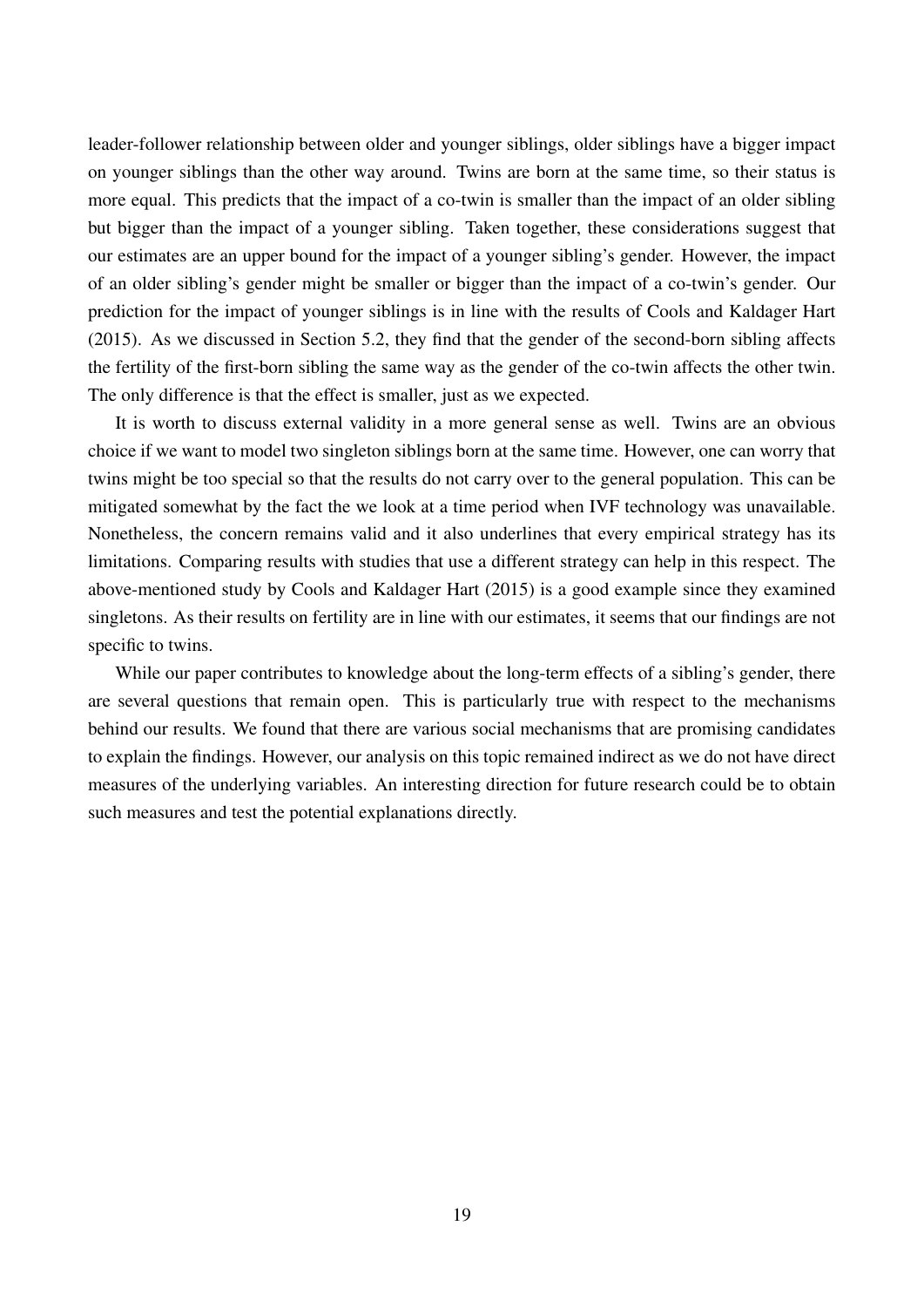## Appendix

| л.             | J C<br>Education | Ln(permanent)<br>income) | Ever married | Any kids | Nr of kids | Age at first<br>birth |
|----------------|------------------|--------------------------|--------------|----------|------------|-----------------------|
| Panel A: Men   |                  |                          |              |          |            |                       |
| SS co-twin     | 0.065            | $0.014**$                | $0.010**$    | 0.009    | $0.036*$   | $-0.018$              |
|                | (0.043)          | (0.006)                  | (0.005)      | (0.006)  | (0.020)    | (0.090)               |
| N              | 18314            | 18314                    | 18157        | 17986    | 17981      | 14681                 |
| Panel B: Women |                  |                          |              |          |            |                       |
| SS co-twin     | 0.000            | 0.001                    | $-0.003$     | $-0.008$ | 0.000      | $-0.045$              |
|                | (0.038)          | (0.008)                  | (0.005)      | (0.005)  | (0.018)    | (0.077)               |
| N              | 20371            | 20358                    | 20271        | 20117    | 20115      | 17464                 |

Table 5: Estimates of the effect of a same-sex co-twin on education, income and family formation on all twins, irrespective of zygosity

Note: The standard errors shown in parentheses are robust and allow clustering by the family of origin. All regressions include a constant and cohort fixed effects. Education is measured as years of schooling. Permanent income is average income in years 1971-2007 (if subject is aged 25-64 in the given year). The variable "ever married" takes one if the individual has ever been married or cohabited and zero otherwise. Significance levels: \*\*\* p<0.01, \*\* p<0.05, \* p<0.1

## References

- Abeliovich, D., Leiberman, J. R., Teuerstein, I. and Levy, J. (1984) Prenatal sex diagnosis: Testosterone and fsh levels in mid-trimester amniotic fluids, *Prenatal Diagnosis*, 4, 347–353.
- Adams, B. N. (1999) *Handbook of Marriage and the Family*, chap. Cross-cultural and US kinship, pp. 77–91.
- Angrist, J. D. and Evans, W. N. (1998) Children and their parents' labor supply: Evidence from exogenous variation in family size, *The American Economic Review*, 88, 450–477.
- Angrist, J. D. and Pischke, J.-S. (2009) *Mostly Harmless Econometrics: An Empiricist's Companion*, Princeton, NJ: Princeton University Press.
- Baizán, P., Aassve, A. and Billari, F. C. (2003) Cohabitation, marriage, and first birth: The interrelationship of family formation events in spain, *European Journal of Population*, 19, 147–169.
- Baron-Cohen, S., Lutchmaya, S. and Knickmeyer, R. (2004) *Prenatal Testosterone in Mind Amniotic Fluid Studies*, The MIT Press.
- Benirschke, K., Burton, G. J. and Baergen, R. N. (2012) Multiple pregnancies, in *Pathology of the Human Placenta*, Springer.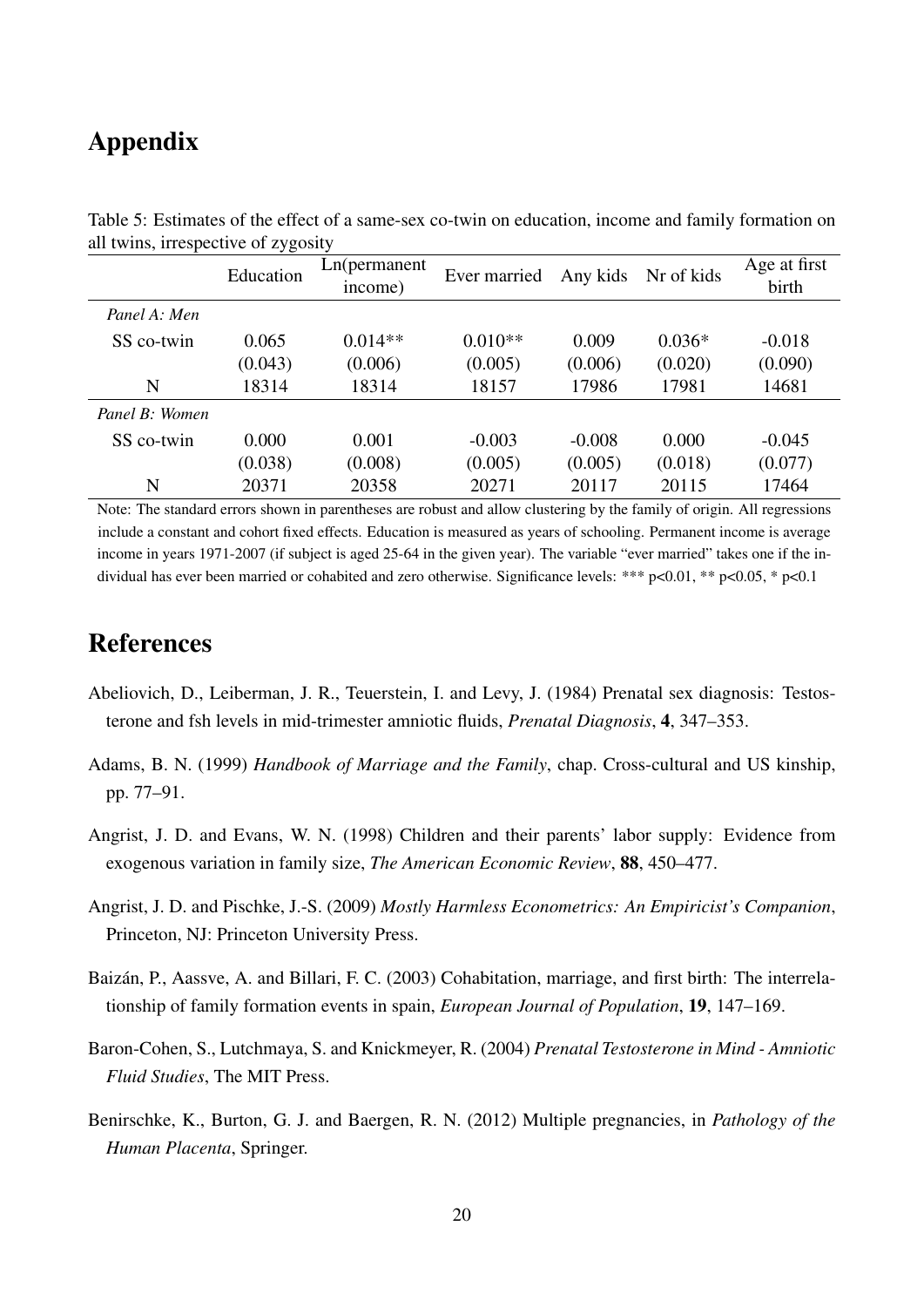- Bertrand, M. (2010) *Handbook of Labor Economics*, North Holland, chap. New Perspectives on Gender, pp. 1545–1592.
- Björklund, A., Jäntti, M. and Lindquist, M. J. (2009) Family background and income during the rise of the welfare state: Brother correlations in income for swedish men born 1932-1968, *Journal of Public Economics*, 93, 671–680.
- Black, S. E., Devereux, P. J. and Salvanes, K. G. (2005) The more the merrier? the effect of family size and birth order on children's education, *The Quarterly Journal of Economics*, 120, 669–700.
- Bowles, H. R., Babcock, L. and Lai, L. (2007) Social incentives for gender diverences in the propensity to initiate negotiations: Sometimes it does hurt to ask, *Organizational Behavior and Human Decision Processes*, 103, 84–103.
- Brim, O. G. (1958) Family structure and sex role learning by children: A further analysis of helen koch's data, *Sociometry*, 21, 1–16.
- Butcher, K. F. and Case, A. (1994) The effect of sibling sex composition on women's education and earnings, *The Quarterly Journal of Economics*, 109, 531–563.
- Chen, S. H., Chen, Y.-C. and Liu, J.-T. (2008) The impact of sibling sex composition on women's educational achievements: A unique natural experiment by twins gender shocks, *Working paper*.
- Chen, S. H., Chen, Y.-C. and Liu, J.-T. (2013) The impact of family composition on human capital formation: Methodology and evidence, *Working paper*.
- Clark, M. M., Tucker, L. and Galef, B. G. (1992) Stud males and dud males: intra-uterine position effects on the reproductive success of male gerbils, *Animal Behaviour*, 43, 215–221.
- Cohen-Bendahan, C. C., van de Beek, C. and Berenbaum, S. A. (2005a) Prenatal sex hormone effects on child and adult sex-typed behavior: methods and findings, *Neuroscience and Biobehavioral Reviews*, 29, 353–384.
- Cohen-Bendahan, C. C. C., van Goozen, S. H. M., Buitelaar, J. K. and Cohen-Kettenis, P. T. (2005b) Maternal serum steroid levels are unrelated to fetal sex: A study in twin pregnancies, *Twin Research and Human Genetics*, 8, 173–177.
- Conley, D. and Glauber, R. (2006) Parental educational investment and children's academic risk: Estimates of the impact of sibship size and birth order from exogenous variation in fertility, *The Journal of Human Resources*, 41, 722–737.
- Cools, S. and Kaldager Hart, R. (2015) The effect of childhood family size on fertility in adulthood, *Discussion papers No. 802 Statistics Norway*.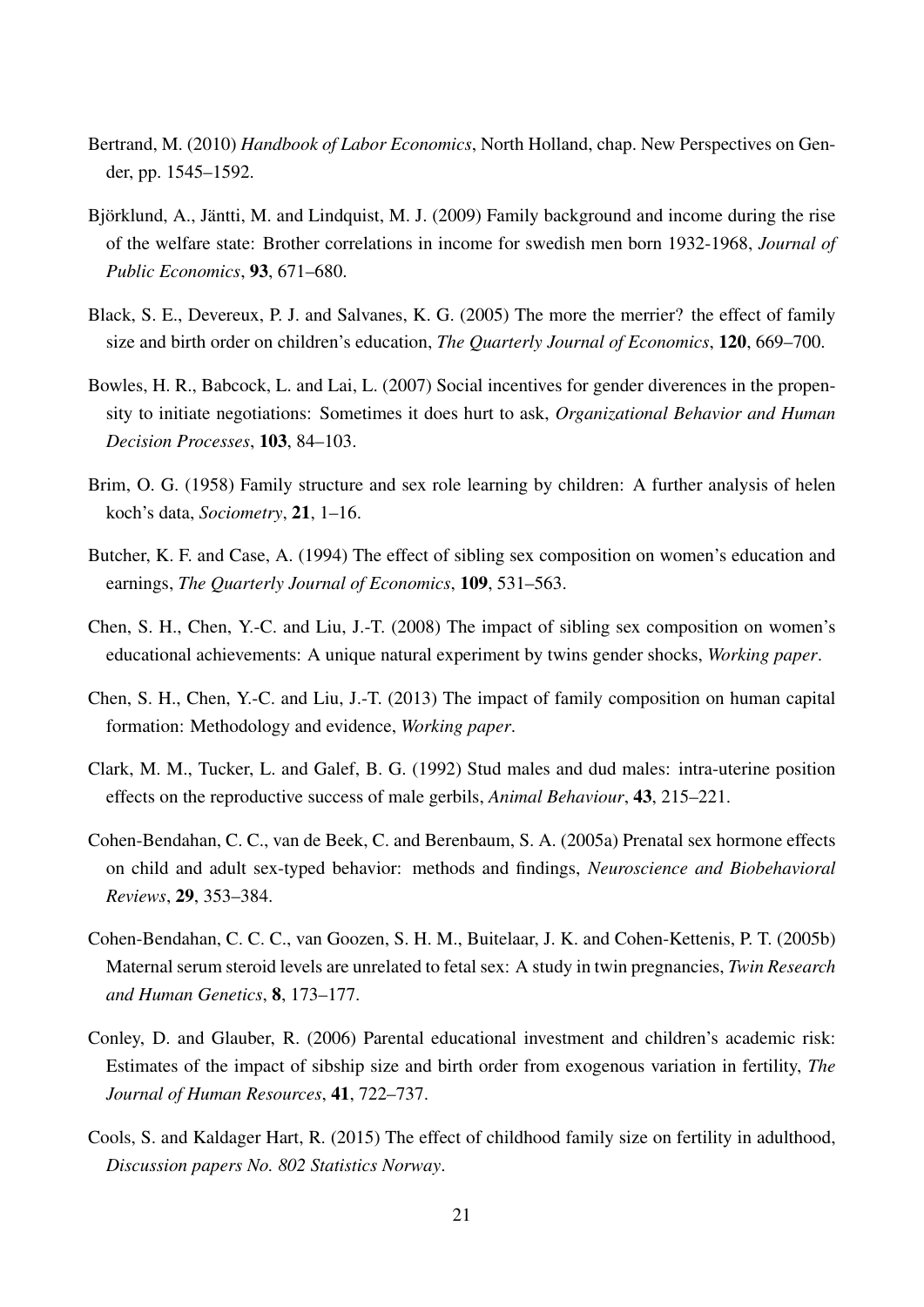- Copen, C. E., Daniels, K., Vespa, J. and Mosher, W. D. (2012) First marriages in the united states: Data from the 2006-2010 national survey of family growth, in *National health statistics reports; no 49.*, Hyattsville, MD: National Center for Health Statistics.
- Croson, R. and Gneezy, U. (2009) Gender differences in preferences, *Journal of Economic Literature*, 47, 448–474.
- Dahl, G. B., Løken, K. V. and Mogstad, M. (2014) Peer effects in program participation, *American Economic Review*, 104, 2049–2074.
- Dahl, G. B. and Moretti, E. (2008) The demand for sons, *The Review of Economic Studies*, 75, 1085– 1120.
- Elston, R. C., Olson, J. M. and Palmer, L. (2002) *Biostatistical Genetics and Genetic Epidemiology*, John Wiley and Sons.
- Epstein, D., Elwood, J., Hey, V. and Maw, J. (1998) *Failing Boys? Issues in Gender and Achievement*, Open University Press.
- Even, M. D., Dhar, M. G. and vom Saal, F. S. (1992) Transport of steroids between fetuses via amniotic fluid in relation to the intrauterine position phenomenon in rats, *Journal of Reproduction and Fertility*, 96, 709–716.
- Fellman, J. and Eriksson, A. W. (2006) Weinberg's differential rule reconsidered, *Human Biology*, 78, 253–275.
- Fisher-Thompson, D. (1993) Adult toy purchases for children: Factors affecting sex-typed toy selection, *Journal of Applied Developmental Psychology*, 14, 385–406.
- Ganguli, I., Hausmann, R. and Viarengo, M. (2011) The closing of the gender gap in education: Does it foretell the closing of the employment, marriage, and motherhood gaps?, *Working paper*.
- Gielen, A. C., Holmes, J. and Myers, C. (2015) Prenatal testosterone and the earnings of men and women, *Journal of Human Resources*, forthcoming.
- Glass, A. and Klein, T. (1981) Changes in maternal serum total and free androgen levels in early pregnancy: lack of correlation with fetal sex, *American Journal of Obstetrics and Gynecology*, 140, 656–660.
- Gray, R. H., Simpson, J. L., Bitto, A. C., Queenan, J. T., Li, C., Kambic, R. T., Perez, A., Mena, P., Barbato, M., Stevenson, W. and Jennings, V. (1998) Sex ratio associated with timing of insemination and length of the follicular phase in planned and unplanned pregnancies during the use of natural family planning, *Human Reproduction*, 13, 1397–1400.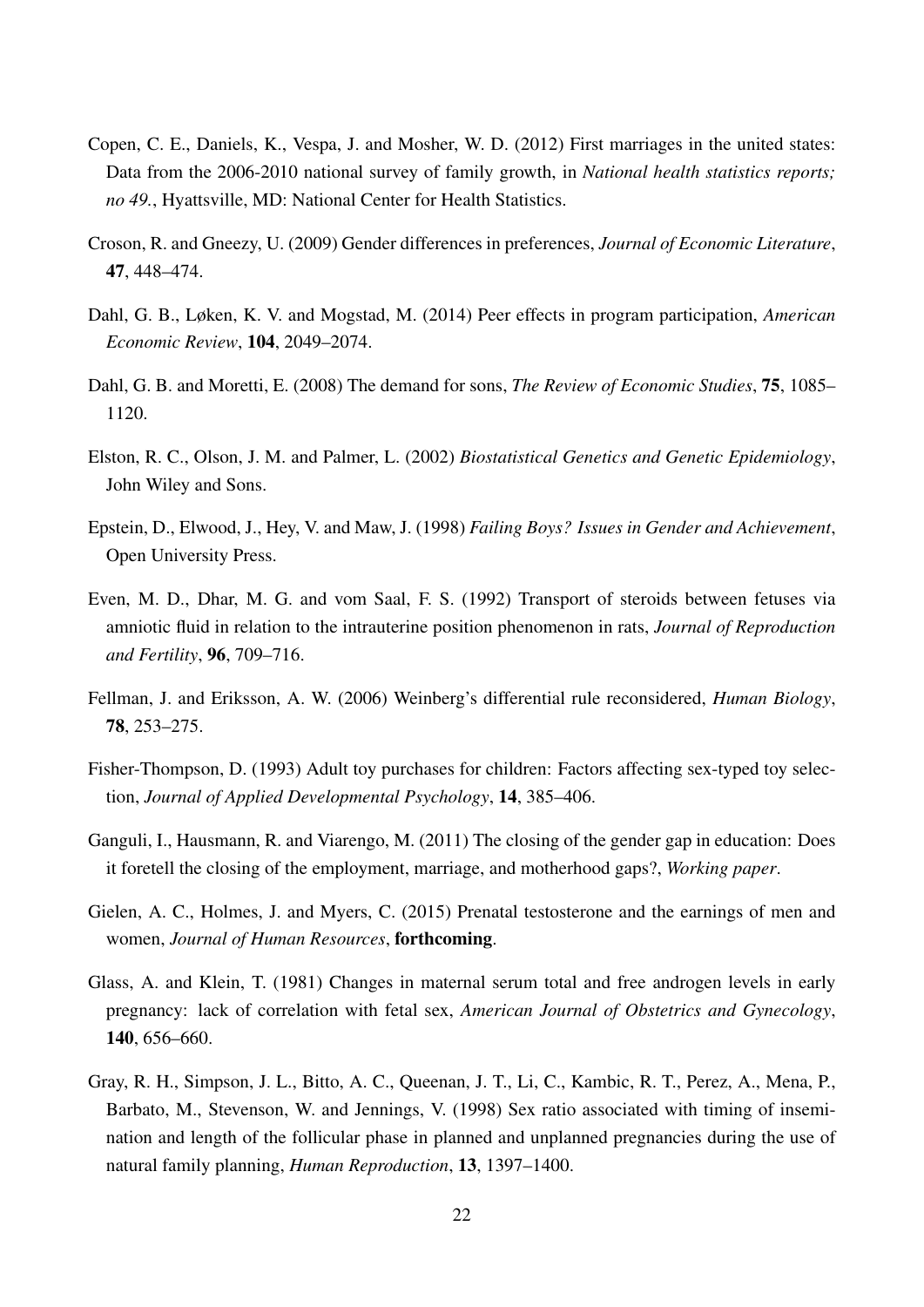- Hauser, R. M. and Kuo, H.-H. D. (1998) Does the gender composition of sibships affect women's educational attainment?, *The Journal of Human Resources*, 33, 644–657.
- Haveman, R. and Wolfe, B. (1995) The determinants of children's attainments: A review of methods and findings, *Journal of Economic Literature*, 33, 1829–1878.
- Heckman, J. J. (1979) Sample selection bias as a specification error, *Econometrica*, 47, 153–161.
- Holmlund, H., Lindahl, M. and Plug, E. (2011) The causal effect of parents' schooling on children's schooling: A comparison of estimation methods, *Journal of Economic Literature*, 49, 615–651.
- Husby, H., NV, H., A, G., SG, T., K, K. and H, G. (1991) Zygosity, placental membranes and weinberg's rule in a danish consecutive twin series, *Acta Geneticae Medicae et Gemellologiae*, 40, 147–152.
- James, W. H. (1979) Is weinberg's differential rule valid?, *Acta Geneticae Medicae et Gemellologiae*, 28, 69–71.
- Kaestner, R. (1997) Are brothers really better? sibling sex composition and educational achievement revisited, *The Journal of Human Resources*, 32, 250–284.
- Kahneman, D. and Tversky, A. (1984) Choices, values and frames, *American Psychologist*, 39, 341– 350.
- Keim, S., Klärner, A. and Bernardi, L. (2009) Who is relevant? exploring fertility relevant social networks, *MPIDR Working paper WP 2009-001*.
- Koch, H. L. (1955) The relation of certain family constellation characteristics and the attitudes of children toward adults, *Child Development*, 26, 13–40.
- Kuegler, A. (2009) A curse of comparison? evidence on reference groups for relative income concerns, *Policy Research Working Paper 4820*.
- Lichtenstein, P., Faire, U. D., Floderus, B., Svartengren, M., Svedberg, P. and Pedersen, N. L. (2002) The swedish twin registry: a unique resource for clinical, epidemiological and genetic studies, *Journal of Internal Medicine*, 252, 184–205.
- McHale, S. M. and Crouter, A. C. (1996) The family contexts of children's sibling relationships, in *Sibling relationships: Their causes and consequences* (Ed.) G. H. Brody, Norwood, NJ: Ablex, pp. 173–195.
- Meulenberg, P. M. M. and Hofman, J. A. (1991) Maternal testosterone and fetal sex, *The Journal of Steroid Biochemistry and Molecular Biology*, 39, 51–54.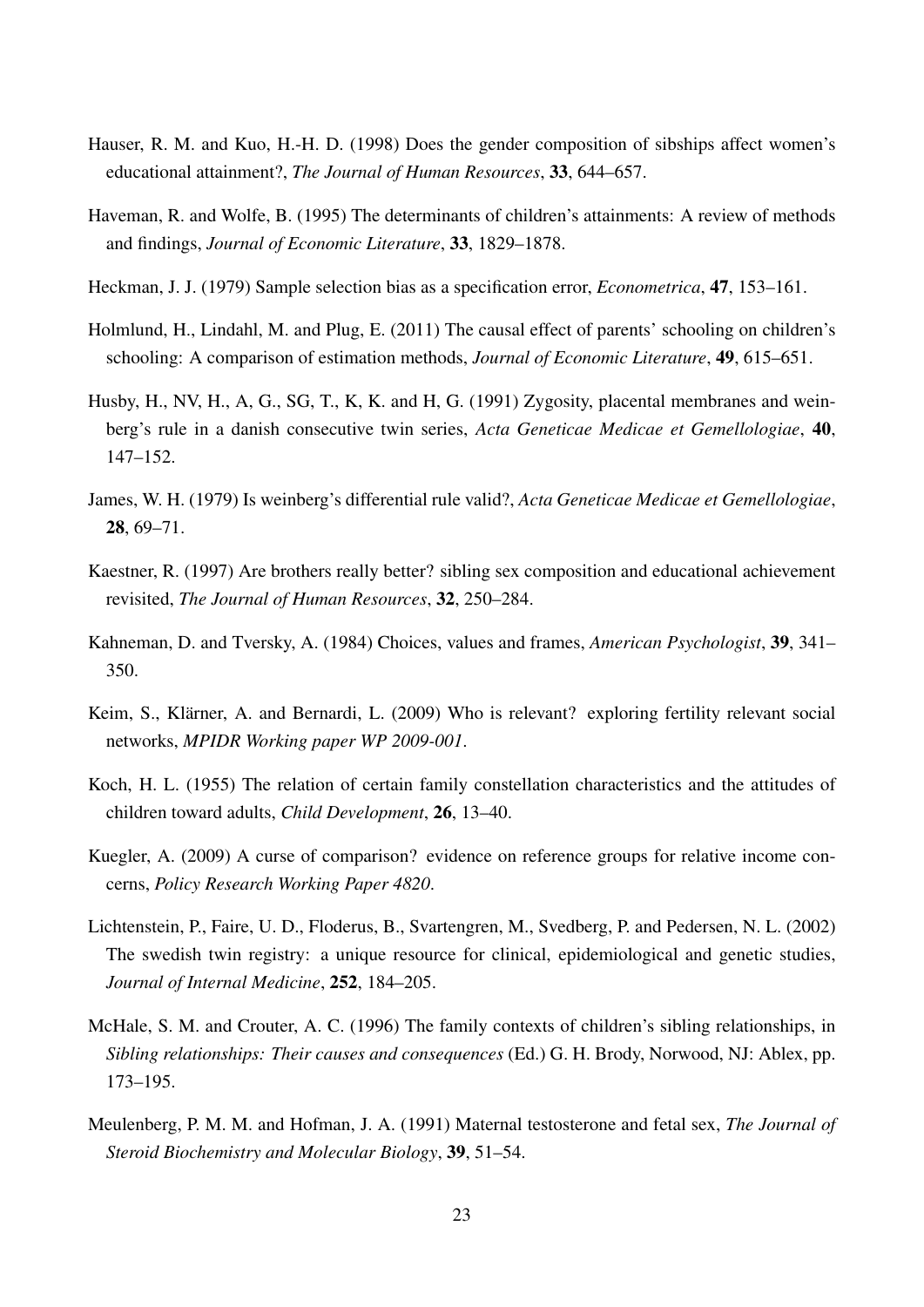- Miller, E. M. (1994) Prenatal sex hormone transfer: A reason to study opposite-sex twins, *Personality and Individual Differences*, 17, 511–529.
- Morduch, J. (2000) Sibling rivalry in africa, *The American Economic Review*, 90, 405–409, papers and Proceedings of the One Hundred Twelfth Annual Meeting of the American Economic Association.
- Mueller, G. and Plug, E. (2006) Estimating the effect of personality on male and female earnings, *Industrial and Labor Relations Review*, 60, 3–22.
- Nelson, A. (2005) Children's toy collections in sweden a less gender-typed country?, *Sex Roles*, 52, 93–102.
- Parish, W. L. and Willis, R. J. (1993) Daughters, education, and family budgets taiwan experiences, *The Journal of Human Resources*, 28, 863–898, special Issue: Symposium on Investments in Women's Human Capital and Development.
- Phillips, D. I. W. (1993) Twin studies in medical research: can they tell us whether diseases are genetically determined?, *The Lancet*, 341, 1008–1009.
- Pollet, T. V., Nelissen, M. and Nettle, D. (2009) Lineage based differences in grandparental investment: evidence from a large british cohort study, *Journal of Biosocial Science*, 41, 355–379.
- Reece, J. B., Urry, L. A., Cain, M. L., Wasserman, S. A., Minorsky, P. V. and Jackson, R. B. (2010) *Biology - Campbell, 9th Edition*, Benjamin Cummings.
- Resnick, S. M., Gottesman, I. I. and McGue, M. (1993) Sensation seeking in opposite-sex twins: An effect of prenatal hormones?, *Behavior Genetics, VoL 23, No. 4, 1993*, 23, 323–329.
- Rodeck, C. H., Gill, D., Rosenberg, D. A. and Collins, W. P. (1985) Testosterone levels in midtrimester maternal and fetal plasma and amniotic fluid, *Prenatal Diagnosis*, 5, 175–181.
- Rust, J., Golombok, S., Hines, M., Johnston, K. and Golding, J. (2000) The role of brothers and sisters in the gender development of preschool children, *Journal of Experimental Child Psychology*, 77, 292–303.
- Ryan, B. and Vandenbergh, J. (2002) Intrauterine position effects, *Neuroscience and Biobehavioral Reviews*, 26, 665–678.
- Singer, E., van Hoewyk, J. and Maher, M. P. (2000) Experiments with incentives in telephone surveys, *Public Opinion Quarterly*, 64, 171–188.
- Åslund, O. and Grönqvist, H. (2007) Family size and child outcomes: Is there really no trade-off?, *Working paper*.